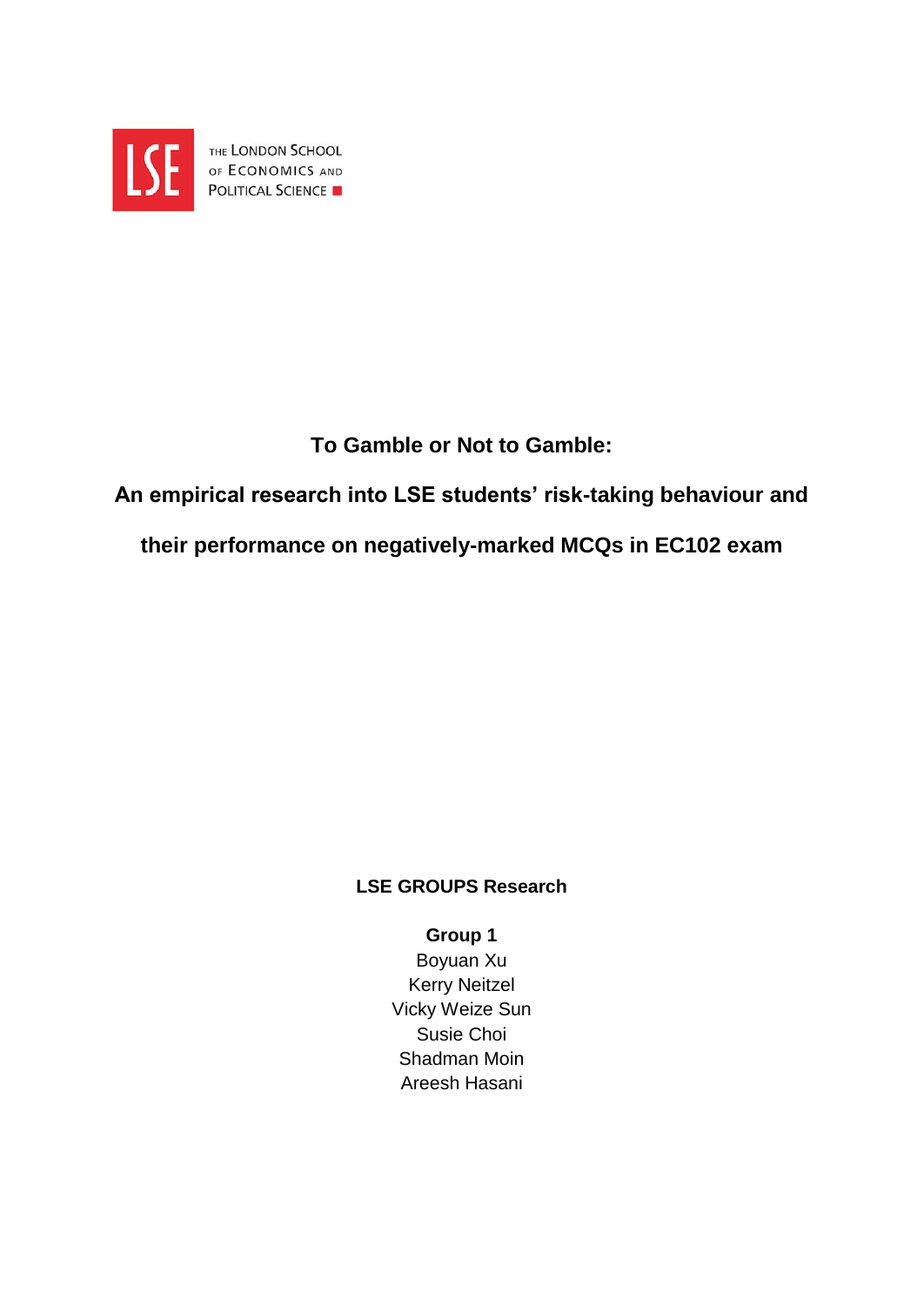#### **ABSTRACT**

The purpose of this paper is to establish if the use of negative marking in the multiple-choice section of the Economics B (EC102) exam favours students with a particular type of risk-taking behaviour. Previous research suggests that there is a relationship between students' risk behaviour and their performance on negativelymarked multiple choice questions (MCQs) (Lesage, 2013). Given that there are many different ways to use negative marking and many different forms of MCQs, this paper assess whether this applies to the EC102 exam. A survey was conducted to measure participants' risk appetite and a test in the style of multiple choice questions in the EC102 exam. Semi-structured interviews of undergraduate students were also used to gain an insight into their perspectives of negative marking and how it impacts exam performance. Our research draws a similar conclusion that the risk appetite of students does play a role on a student's test performance and the paper will show this using regression models of various different variables.

Keywords: negative marking, MCQs, LSE, EC102 exam, risk appetite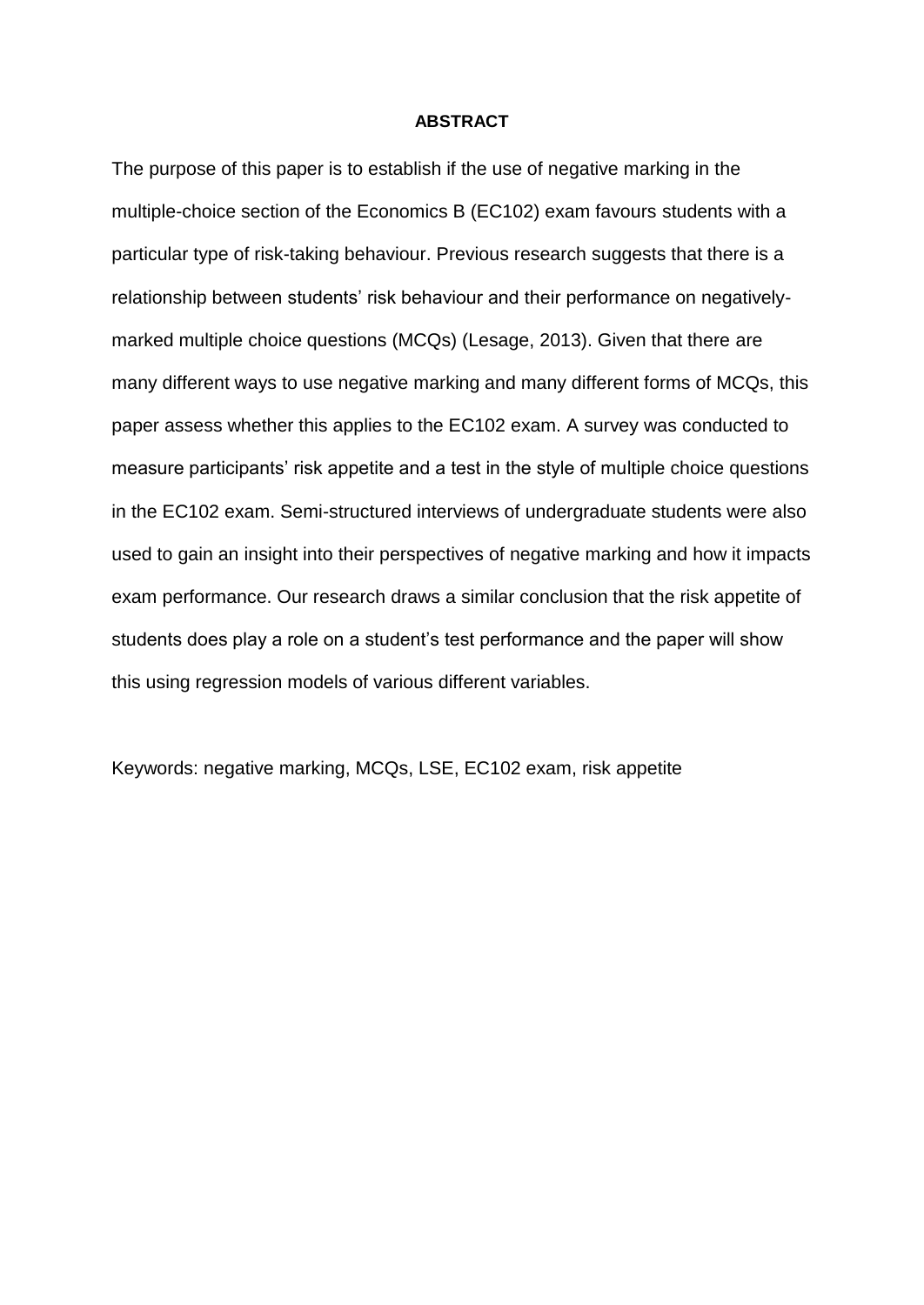### **ACKNOWLEDGEMENT**

We are extremely grateful to the organisers of the LSE Groups programme and all supervisors involved in LSE GROUPS. We are especially thankful for the support and inspiration our supervisor, Joe Lane, has brought to the project.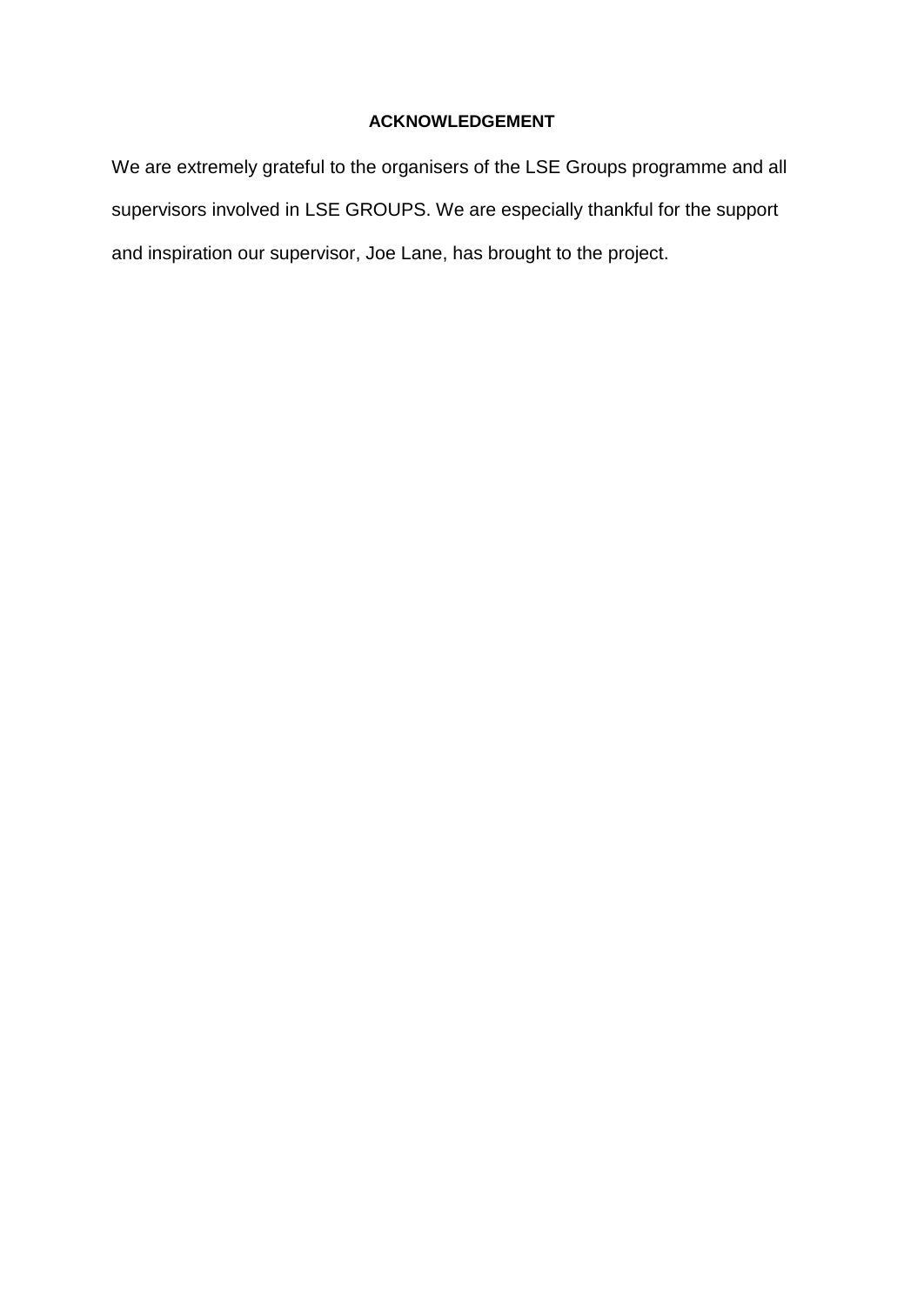#### **1. INTRODUCTION**

Virtually every student is assessed - a lot of time and effort is spent by students on preparing for and passing examinations (Kastner and Stangl, 2010). This raises the issue of creating fair methods of assessment (Furnham and Chamorro-Premuzic, 2005; The Times Higher Education, 2001). Several assessment formats have been constructed including constructed response exams, multiple choice questions (MCQs), and oral exams. An issue with assessment formats is that while different types of exams are all designed with the aim to measure students' ability or knowledge, their scoring method has a significant impact on the actual reliability of these exams (Kastner and Stangl, 2010).

In recent years, MCQs have become increasingly common and have replaced many constructed response tests, because they allow examiners to test a lot of material in a short time and papers can be marked quickly and accurately using optical mark reading equipment (The Times Higher Education, 2001). On the other hand, Bereby-Meyer et al (2002) note that the guessing of answers in MCQs exams lowers their reliability because it adds random error to the variance of the test scores. Negative marking, which refers to penalising incorrect answers, is a commonly used scoring method for MCQs to reduce guessing. The Times Higher Education (THE) has pointed out in 2001, however, that negative marking "introduces a new, uncontrollable variable - each candidate's confidence in venturing an answer that they are less than 100 per cent certain about. Indeed, some students may possess the knowledge and capability to demonstrate it in real life, but are so apprehensive about the prospect of being penalised in an exam that they adopt a cautious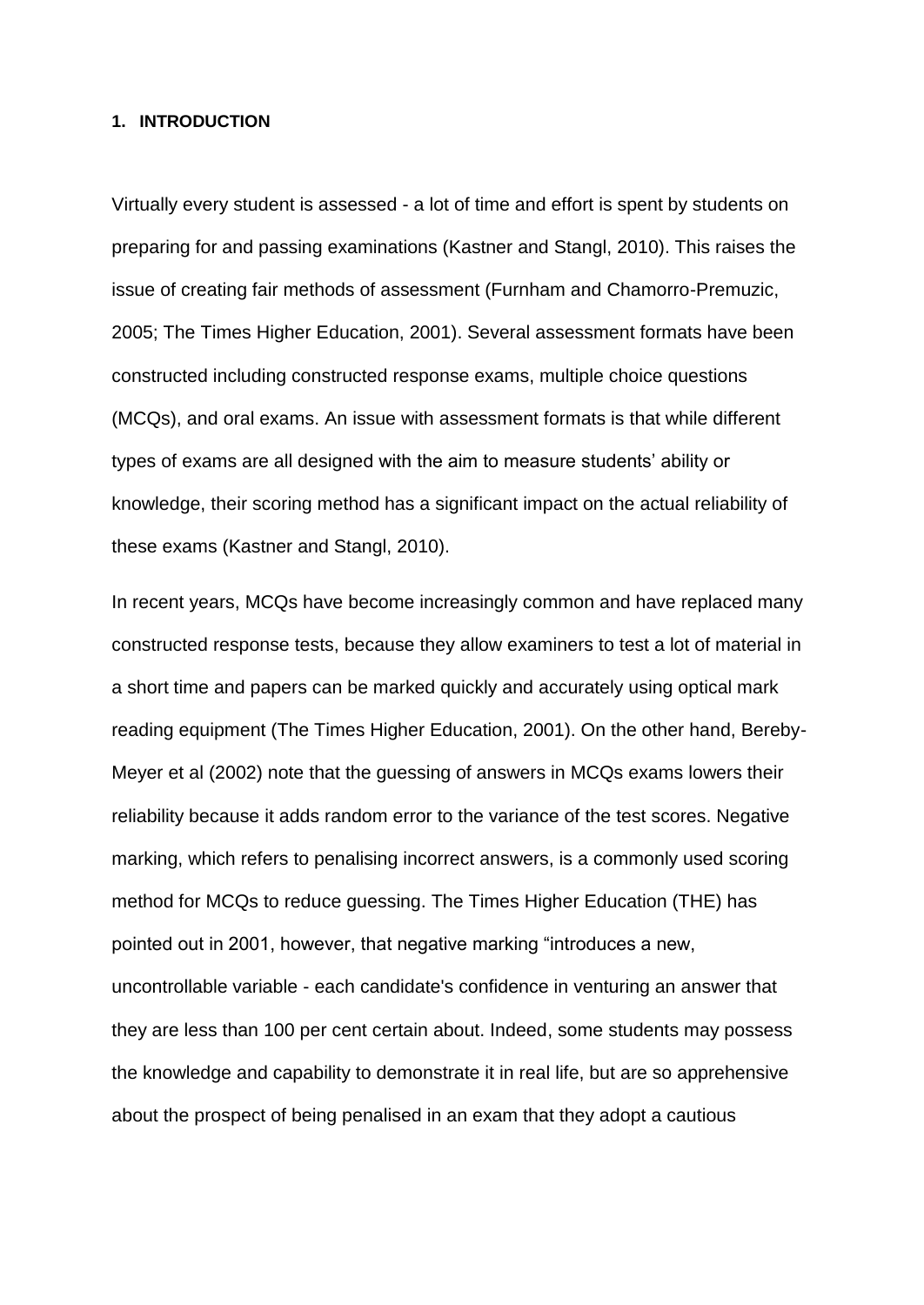strategy". This phenomenon points to the gap in existing research about students' risk-taking behaviour and their exam performance with negatively marked MCQs.

In the EC102 Exam at The London School of Economics and Political Science (LSE), MCQs are negatively marked in the way that for a question with multiple correct answers, choosing only one wrong option results in losing all marks for the given question, even if some correct options are also chosen. This scoring method causes subjectively perceived uncertainty when students aren't completely confident what the correct answers to a question are. Because of this, even when students have the same level of knowledge, their scores may differ, depending on their risk taking behaviour. The hypothesis of this paper is that risk averse students score lower than peers with the same level of knowledge and a higher risk appetite, because they chose fewer correct options, out of caution, and hence gain fewer marks. Based on the results gathered from specially designed questionnaires simulating EC102 MCQ exam taken by 57 LSE students as well as interviews with 14 LSE EC102 students, this paper mainly analyses the relationship between LSE students' risk-taking behaviour and their EC102 MCQ exam performance. The result of the analysis is that, counter to the initial hypothesis, risk averse students tend to score better than students with a higher risk appetite.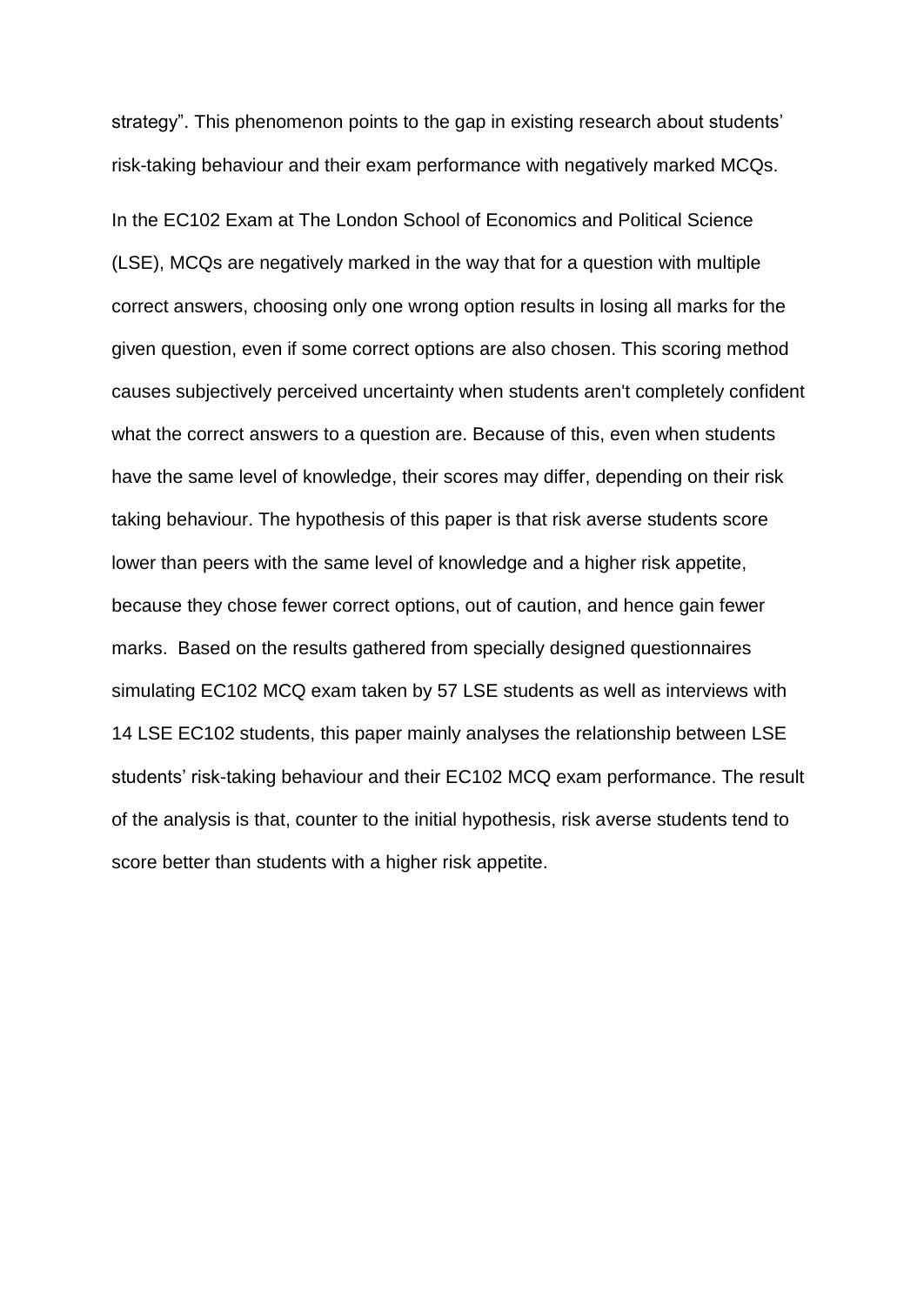#### **2. LITERATURE REVIEW**

-

Existing research has provided insights into the effectiveness of MCQs as a measure to assess student learning and into scoring methods of MCQs

Studies have shown that negative marking of MCQ exams has benefits. Firstly, Burton (2004) has pointed out that negative marking can improve test reliability by penalising misinformation and discouraging guessing. In addition, when analysing the effectiveness of negatively marked MCQ on biochemical exams, Bond et al (2013) concluded that negative marking can eliminate potential systemic gender bias in performance dependent on topic, instruction, scoring and difficulty introduced by MCQs. More importantly, they have pointed out that negatively-marked MCQs can actually increase student performance and satisfaction and reduce anxiety. This suggests that negative marking improves the reliability of MCQ exams.

Other studies suggest, however, that negative marking has potentially adverse effects. Firstly, based on their analysis of different MCQ scoring rules and exam performance, Bereby-Meyer et al. (2002) suggest that under some circumstances, negative marking causes students to exhibit different test taking behaviours, depending on their anticipated score. They point out that a higher level of confidence is required to answer a question under negative marking. This is supported by Budescu and Bar-Hillel (1993) who have claimed that, in fact, negative marking disadvantages shy or cautious students, hence, the "number of rights"<sup>1</sup> scoring method may be better to assess candidates. These results further point to the

 $1$  The "number of rights" scoring method is that one mark is awarded for each correct answers and no marks are deducted for wrong answers or unanswered questions.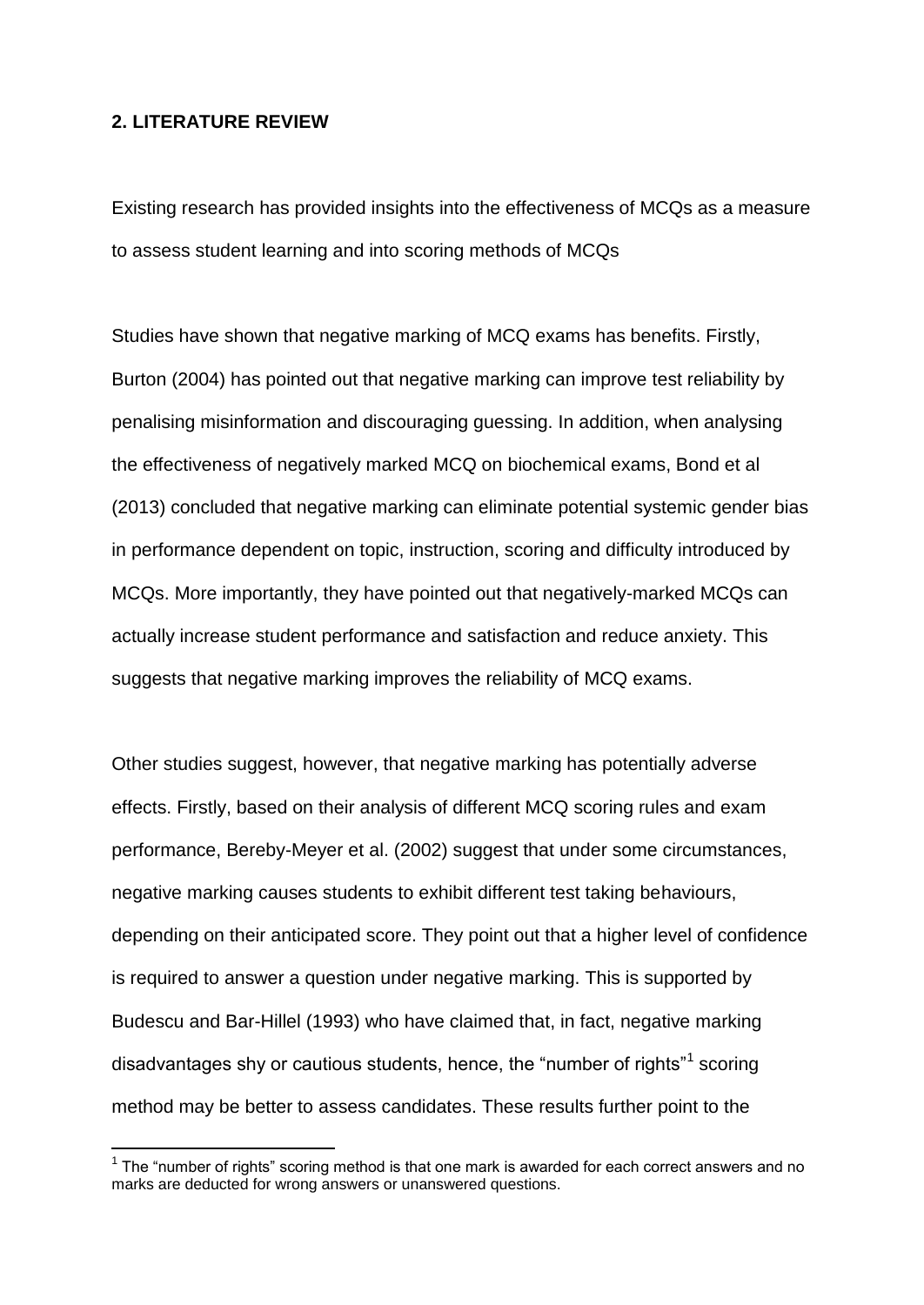potential relationship between candidates' risk appetite and their test scores for negatively marked MCQs.

Another conclusion drawn about negative marking comes from Lasage (2013). Lasage (2013) recognizes that negative marking for MCQs has induced a trade-off between the prevention of random guessing and the fall in MCQs' reliability due to the impact of factors besides knowledge and ability. Because of this, there is a growing need to calibrate the marking scheme in order to establish a 'fair penalty' in negatively marked MCQs (Holt, 2006).

Comparison across existing studies is difficult because different studies analyse tests from different domains of knowledge, of different lengths, different forms of negative marking and consider different internal variables (e.g. some look at gender, others look at confidence). Our research builds upon the existing studies to analyse the potential impact of negative marking on the MCQ test scores of students with different risk appetite, under the LSE EC102 MCQ exam context.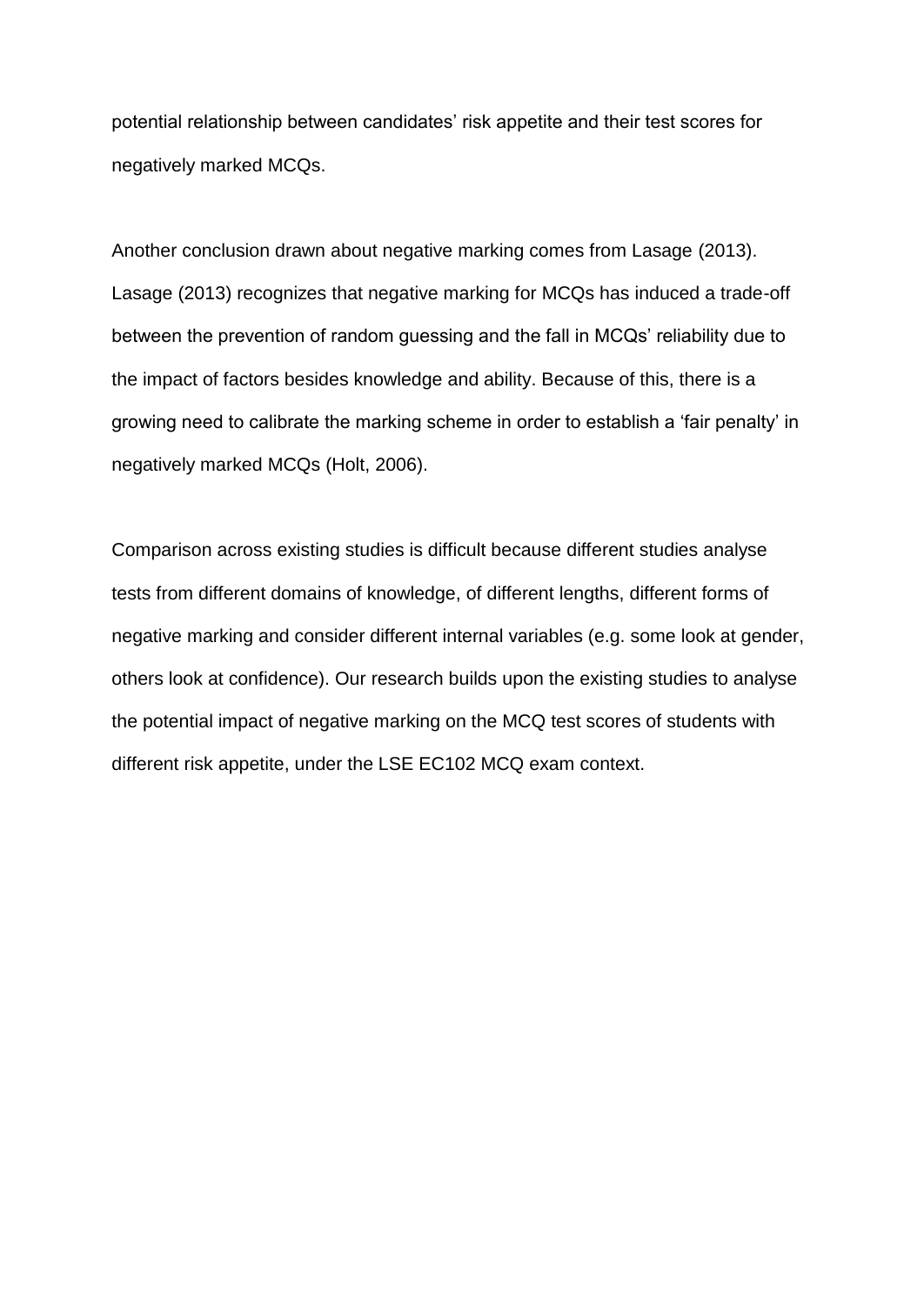#### **3. METHODOLOGY**

#### **3.1 Interview**

Semi-structured interviews with first year students who recently took EC102 exams were used to confirm whether our hypothesis is reflected in students' opinions.

The interviews allowed for the consideration of how factors such as students' preparation for exam, level of difficulty and structure of the exam affect exam performance. Moreover, the interviews were a great opportunity to examine whether, from students' point of view, the current MCQs are appropriate for their purpose.

The results from the interview were examined in conjunction with the survey results. This allowed us to establish if the actual impact on exam performance of negative marking matches the impact perceived by students.

A problem was that students' opinions are susceptible to bias. For instance, worrying about exam results may increase pessimism about the exam. Hence we aimed to prevent interview questions from prompting students to express an opinion that is not their own and approached negative marking from multiple directions including their approach, challenges, exam preparation and guesswork (refer to Appendices 7.2). The response to these questions gave an understanding of the wider framework of education and could be used to explain how the results from the survey and the interviews relate, delving into possible factors that affect student performance.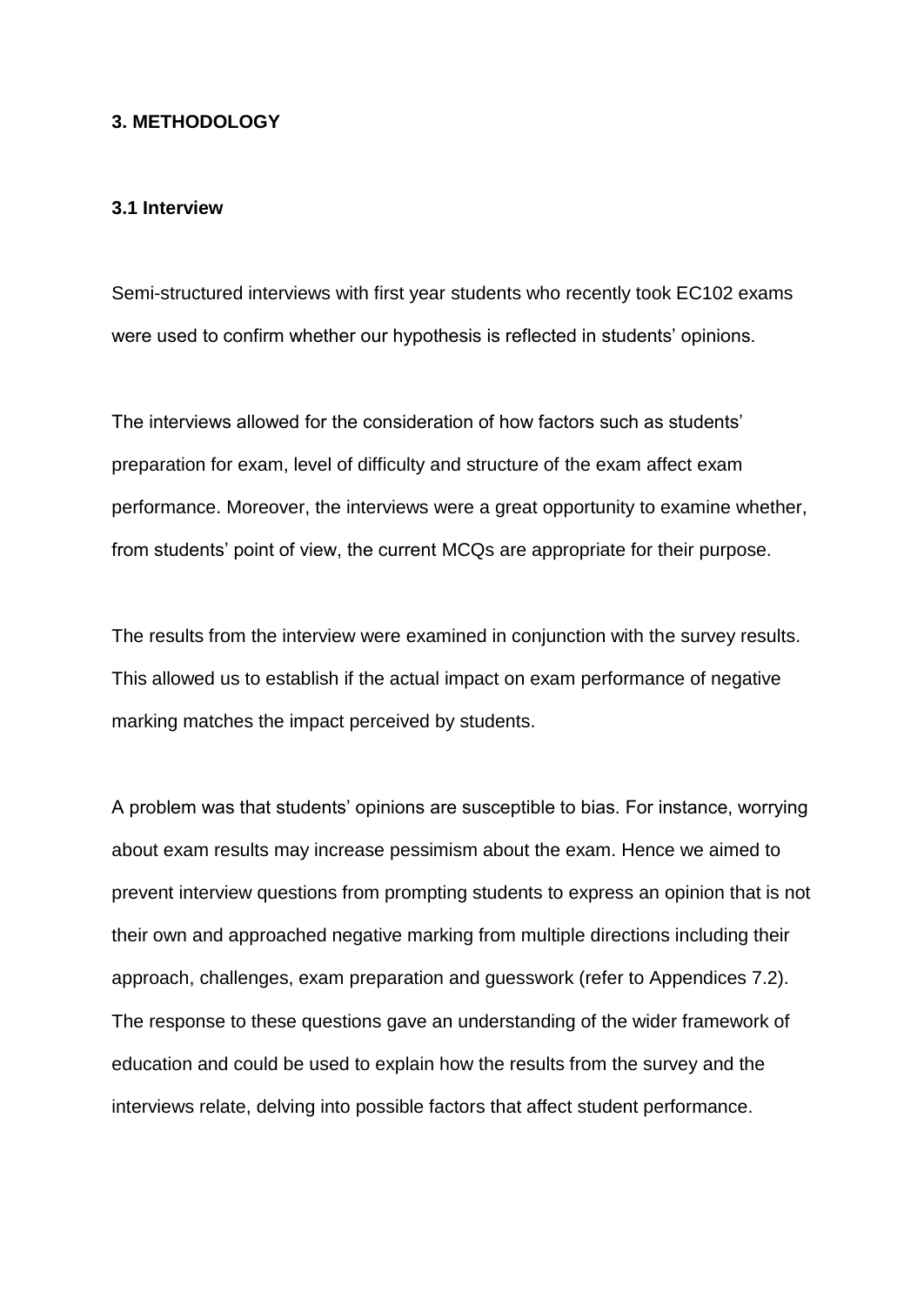#### **3.2 Survey**

A survey, composed of three quantitative measures, was used to capture students' risk appetite and their performance in MCQ tests in the style of EC102 exam. Firstly, a MCQ test was designed which had relevant features of the MCQ section of the EC102 exam. The test is composed of eight text-based questions, which were taken from papers of the "Thinking Skills Assessment" used by Oxford Admissions, and participants obtain a score in a range from 0 to 48.

Secondly, to measure students' risk taking behaviour we used a so-called "Choice Dilemma Questionnaire" (CDQ) first developed by Kogan and Wallach in 1964. The original CDQ is composed of twelve questions, however, in this case only seven questions were used, as was done by Erker, 2000. Nunnally 1978 has shown that shortening the CDQ to seven questions doesn't hamper its validity. The test delivers an overall score for each participant from 7 to 70, where a lower score indicates risk appetite and a higher score indicates risk averseness.

Thirdly, another method to measure participants' risk appetite in negatively marked MCQ exams was asking participants to indicate on a scale from 0 to 10 at which point they would be willing to choose an answer option for a given question, where 0 indicates that the participant would be willing to make a completely blind guess and 10 indicates that the participant would only choose an option if completely sure what the correct answers are ("Subjective Risk Scale" or SRS).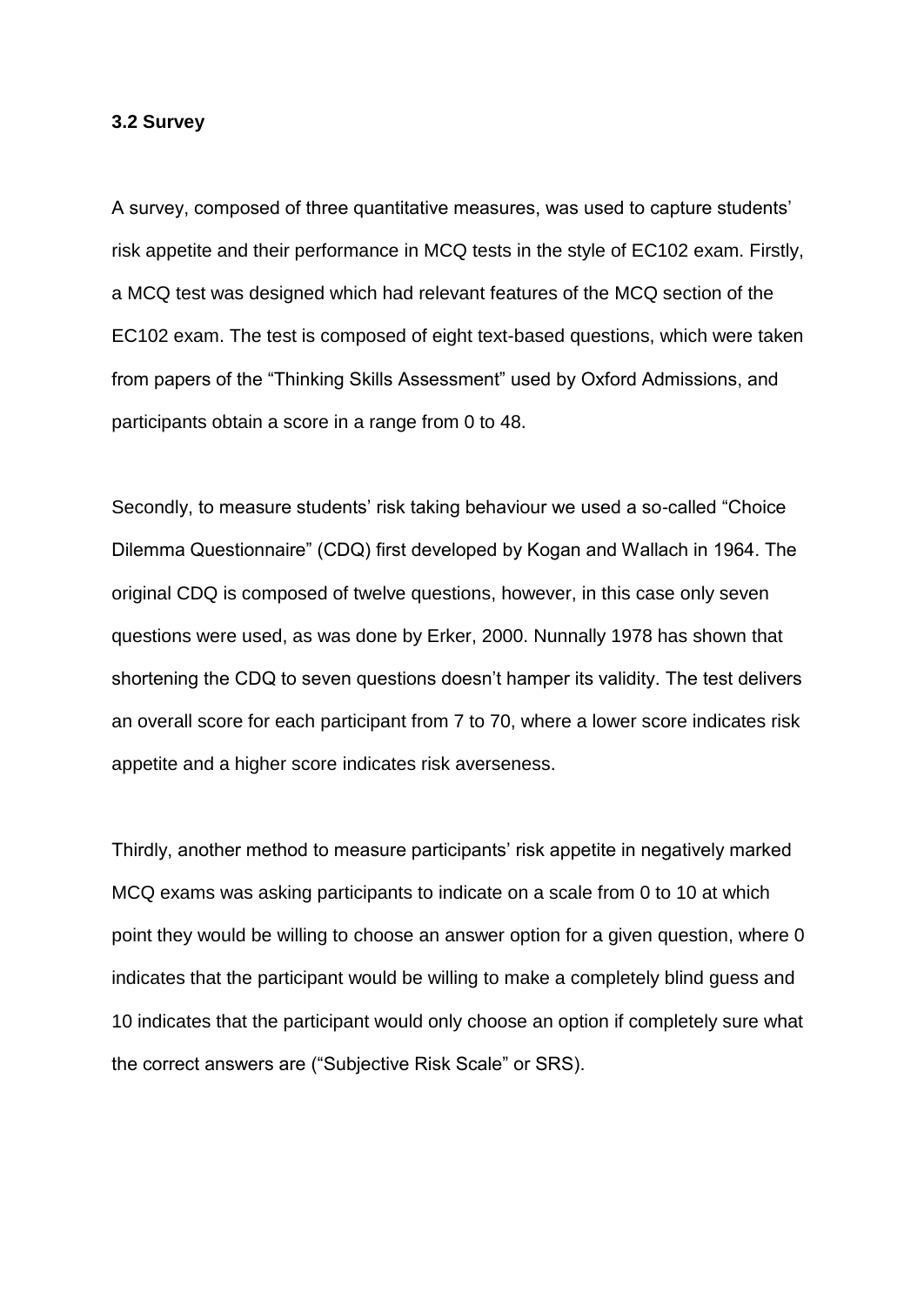Comparing the two measures of risk taking behaviour, the CDQ has the benefit that it is a well-established method in psychology. However, its scope is, arguably, too broad to capture participants' specific risk taking behaviour in MCQ exams, whereas the second method is strongly adapted to the case of MCQ exams. Both measures have their own strengths, making them mutually enhancing in capturing participants' true risk-taking behaviour in negatively marked MCQ exams.

Using scores obtained from these two measures as well as the results from the survey model test, it is possible to analyse how the variation in test scores is related to participants' risk taking behaviour. The analysis was carried out using SPSS V21.

The used methodologies face a number of challenges. An assumption made in the research is that the participants' (LSE undergraduates) all have a similar ability to score in the model-test. The assumption is made because it allows to evaluate more clearly the impact of student' risk taking behaviour, by reduces the effect of knowledge on score variation. There are reasons why these assumptions are justified. Firstly, the test is not based on expert knowledge from a specific field. Rather, as is stated by the Cambridge Admissions Testing Service, the test aims to capture "(...) critical thinking skills, including understanding argument and reasoning using everyday language" (Oxford Admissions Testing website). These are skills that are less subject dependent and which, arguably, belong to the abilities of most LSE undergraduates. Nevertheless, differences in ability to score in the test potentially have a distorting effect on the relationship between risk taking behaviour and test performance. A way to reduce this effect is to narrow down the group of participants to people with a more similar background (e.g. only students from one subject, with a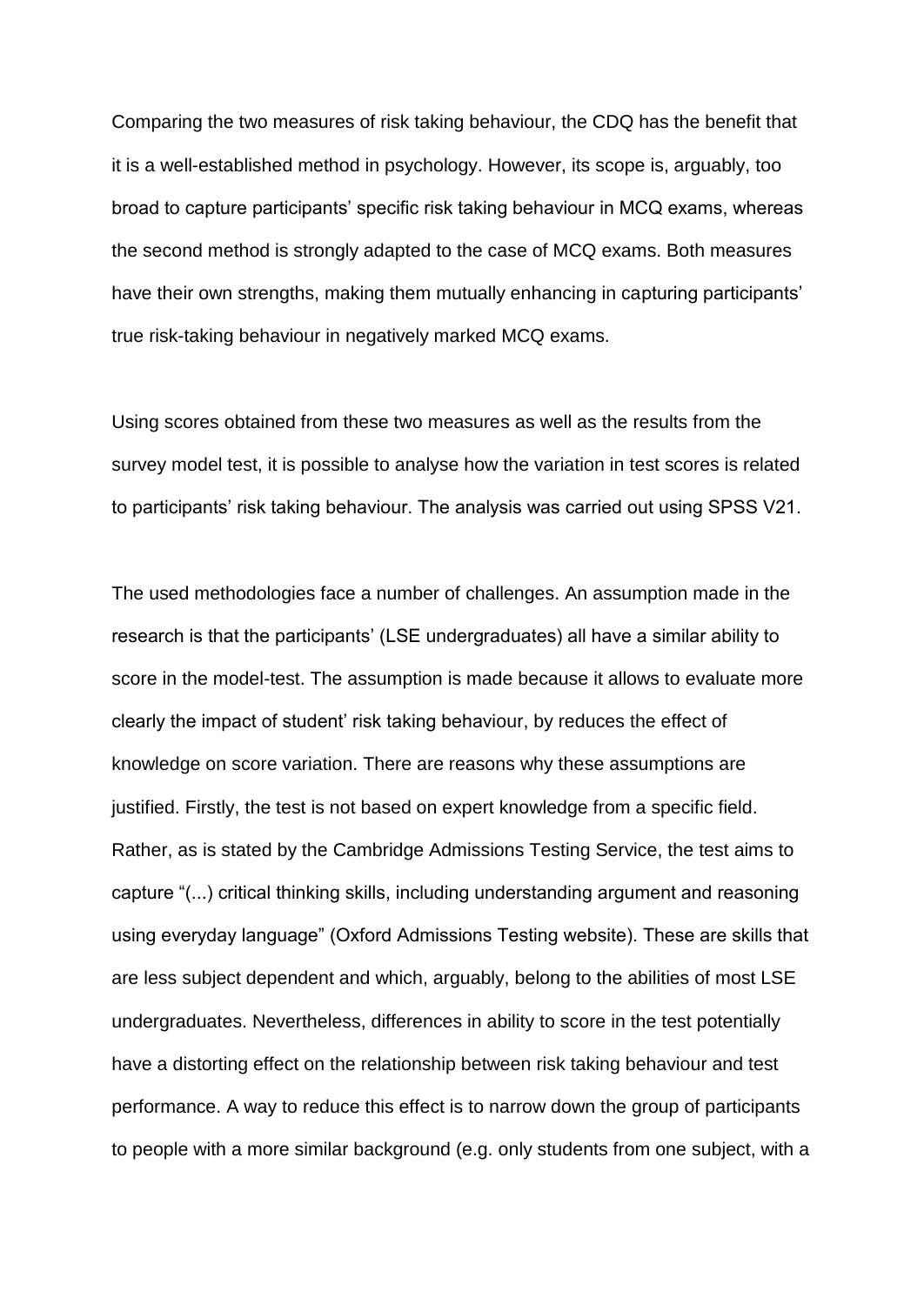minimum GPA are considered). The trade-off, then, is that the number of responses to the survey would be significantly reduced.

Another challenge regarding the model-test was ensuring that participants display their true risk taking behaviour when taking the test. Students do not perceive that there is any real cost associated with getting the survey answers wrong. Because of this, student might not hesitate to take guesses as they would in the real exam. To instigate students to display their true risk taking behaviour we artificially created a "real cost" for wrong answers, by introducing a ten pound cash prize for the three participants with the best scores in MCQ section of the survey.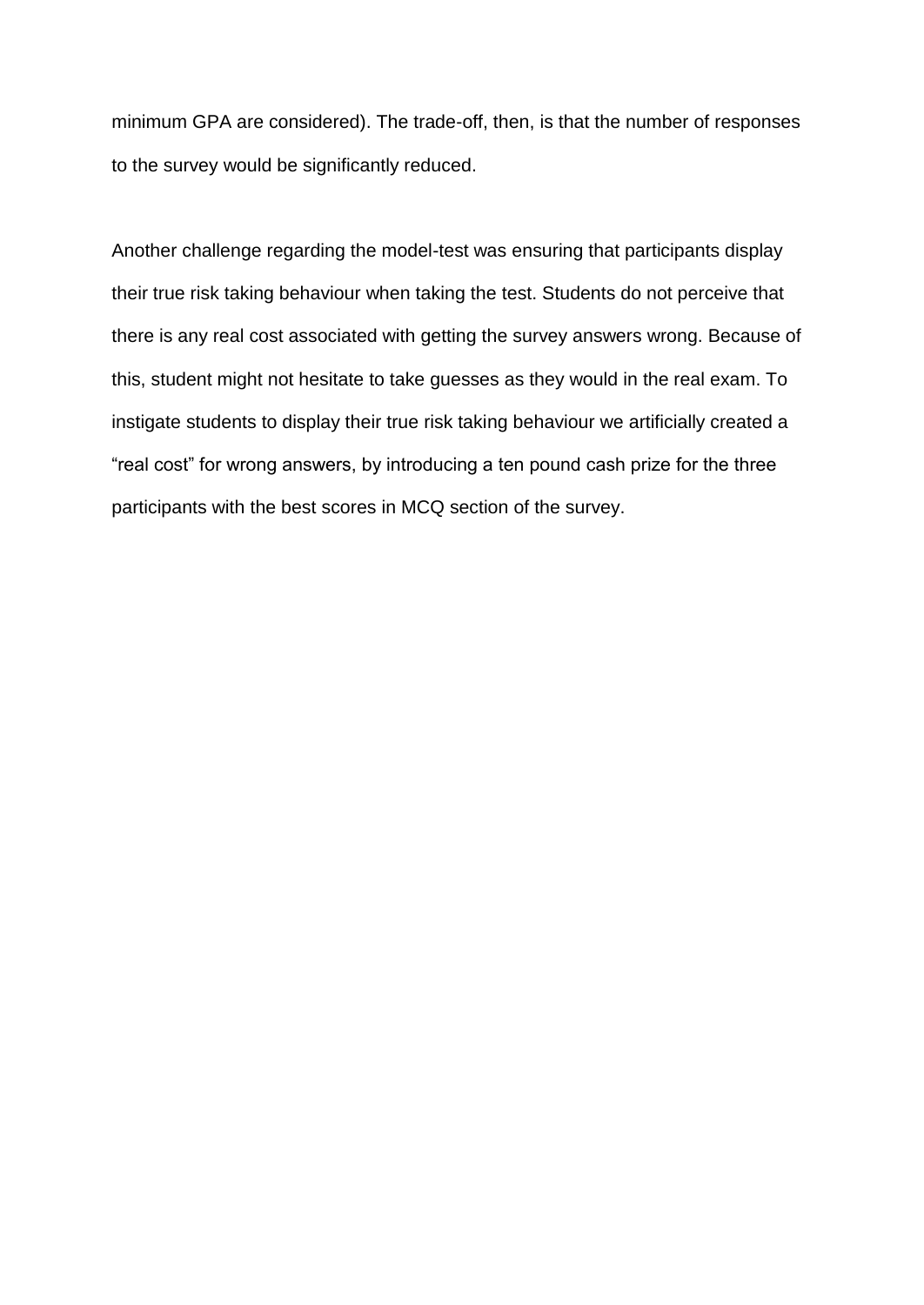#### **4. RESULTS AND DISCUSSION**

#### **4.1 Survey Results**

The statistical analysis of the collected data from the survey has two main results. Firstly, there seems to be no relationship between test performance in MCQ test in the style of the EC102 exam and students risk taking behaviour, as is measured by the CDQ. This can be seen clearly from the scatterplot of the CDQ scores against the test scores (refer to Fig 4.1.1). The impression from the graph is consolidated by both a very low Coefficient of Determination of only 0.002 and a large p-value (0.736) for the slope of the regression-line. In other words, CDQ scores have virtually no predictive power of test scores and the variance of the test scores is not explained by the CDQ scores.

Secondly, the analysis shows that more risk averse participants tend to score better on MCQ tests in the style of the EC102 exam, when risk taking behaviour is measured using the SRS. A scatter-plot of risk scores obtained from the scale against the test score displays a somewhat linear relationship (refer to Fig 4.1.2). This is supported by a p-value of 0.026 for the slope of the regression line (significant at the 5% level) and a Pearson Correlation Coefficient of 0.324 with a pvalue of 0.026. However, the coefficient of determination is relatively low (i.e. much of the variance in the test scores is only partially explained by the risk scores. Although this shows that the relationship is rather modest, it is still significant.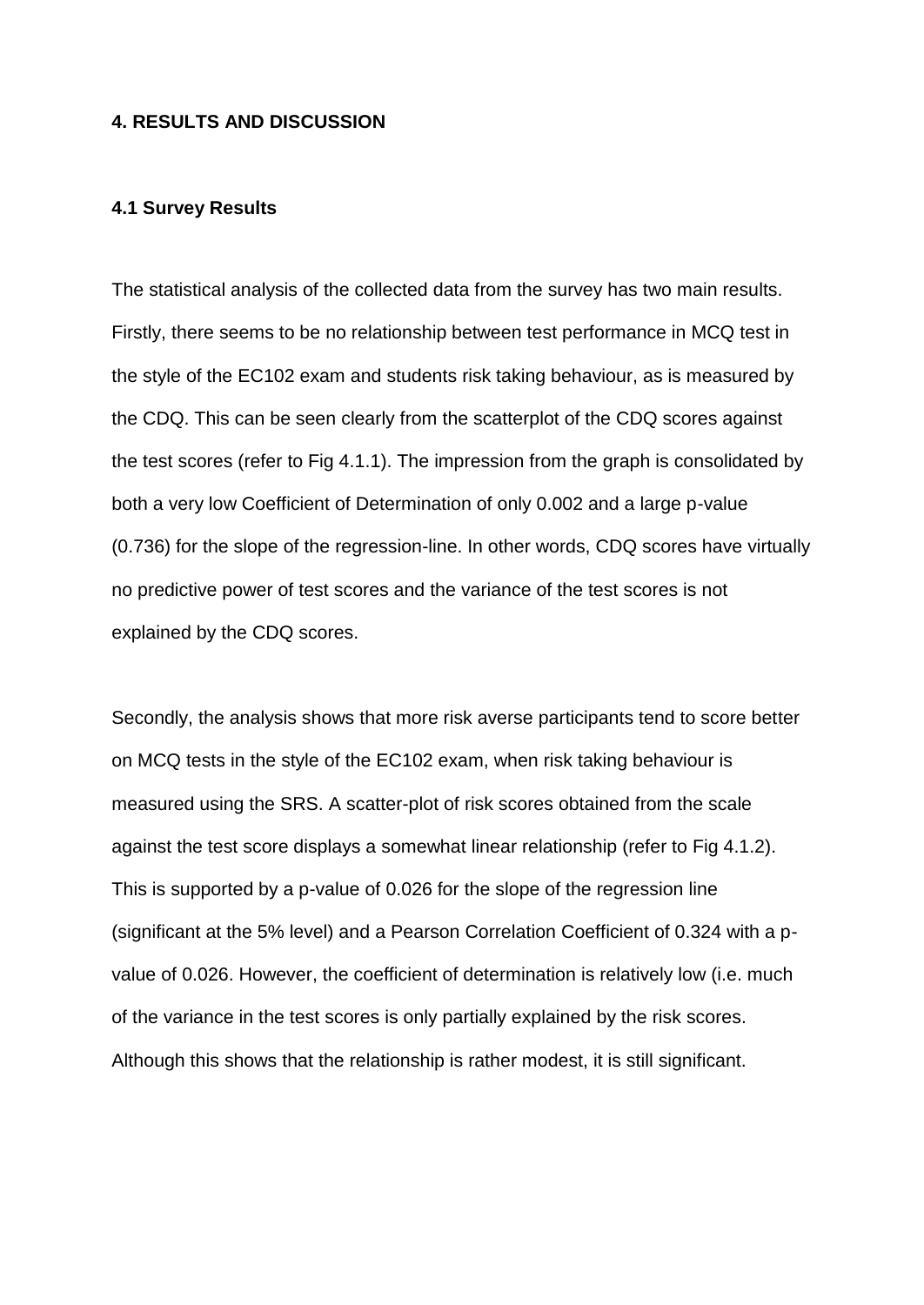

*Fig 4.1.1 Fig 4.1.2*

#### **4.2 Interview Results**

Interviews with 14 LSE students showed that a majority of students (11 out of 14) were unsatisfied with the negative marking structure of MCQs (refer to Appendices 7.2). More importantly, those students who were unsatisfied felt they were disadvantaged because of their risk taking behaviour. Additionally, all students felt they could have improved their exam performance under a standard marking structure. However, it is interesting to note that in some cases students felt satisfied with the negative making with one claiming he "felt well prepared for the exam so I answered all MCQs confidently" (refer to Appendices 7.2). There are a number of potential explanations to this observed discretion which we will attempt to address later on.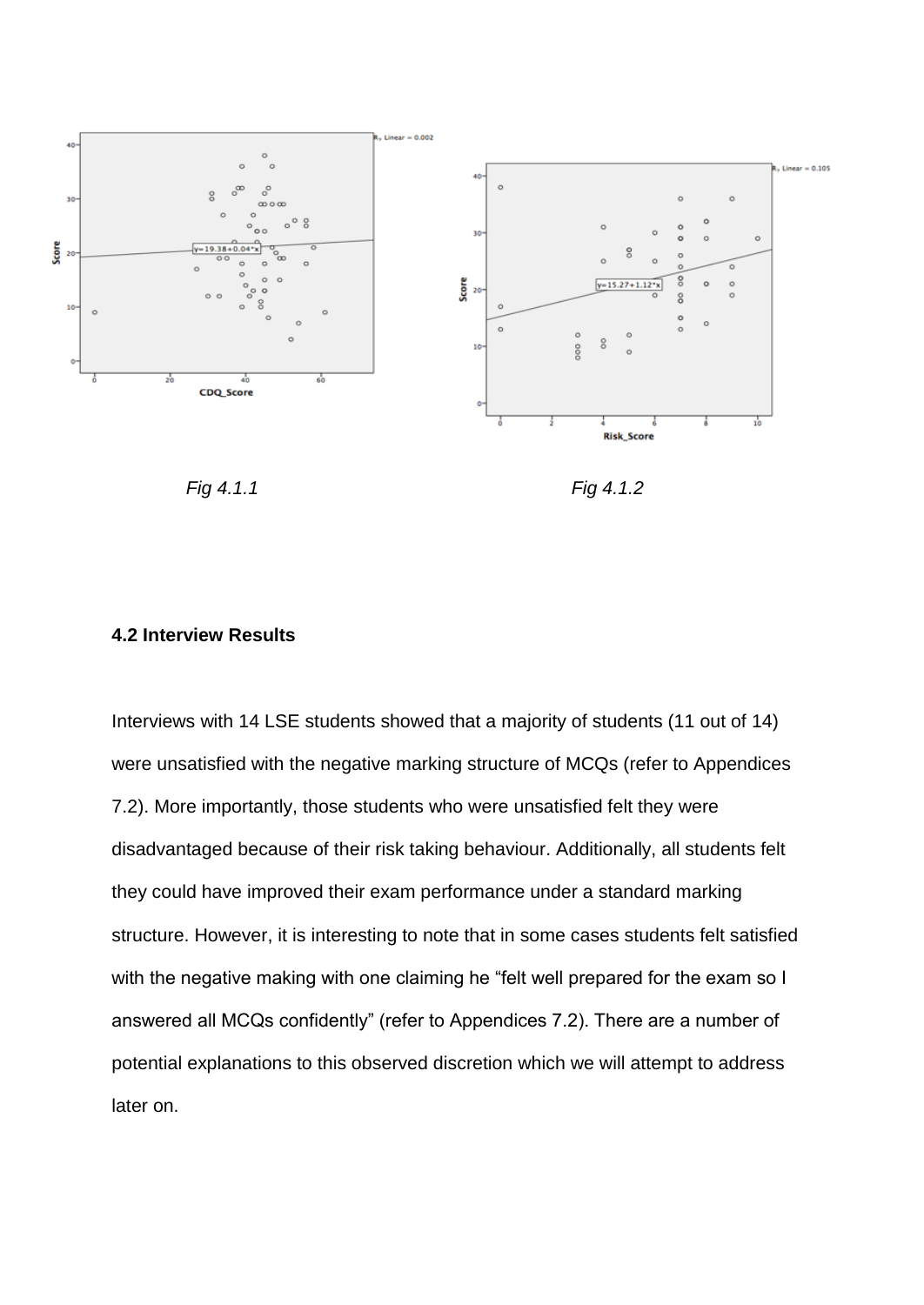#### **4.3 Discussion and Limitations**

Both SRS and CDQ measures were designed to gauge the level of risk taking behaviour of our participants in our survey and attempted to emulate the participants' risk taking behaviours in EC102 exam. In this section, we seek to explain how the discrepancy in results could arise, and select the independent variable that we will use to evaluate our hypothesis.

The SRS immediately follows the model test and it has a number of benefits over the CDQ measure. The first one is that the SRS is specifically adapted to the model test. This is exactly the risk taking behaviour that we have tried to capture with our survey, and that is needed to examine the relationship stated by our hypothesis. Moreover, this style of gauging participants' risk appetite by asking self reflecting questions has been used repeatedly in similar studies (Wood R, 1941).

On the other hand, the CDQ has the benefit of being a well-established test for risk appetite, which has also been used in a number of studies regarding risk taking behaviours. Furthermore, it could be argued that students' risk taking behaviour in an exam is better reflected by a test that measures general risk taking behaviour.

After careful consideration, we felt that SRS is more meaningful to evaluate our hypothesis as it is difficult to discredit the SRS risk measure because of its appropriateness and one may argue that the CDQ test is too general in terms of the risk taking behaviour it is trying to capture; we are more concerned with the participants' risk taking behaviour in a particular test rather than other lifestyle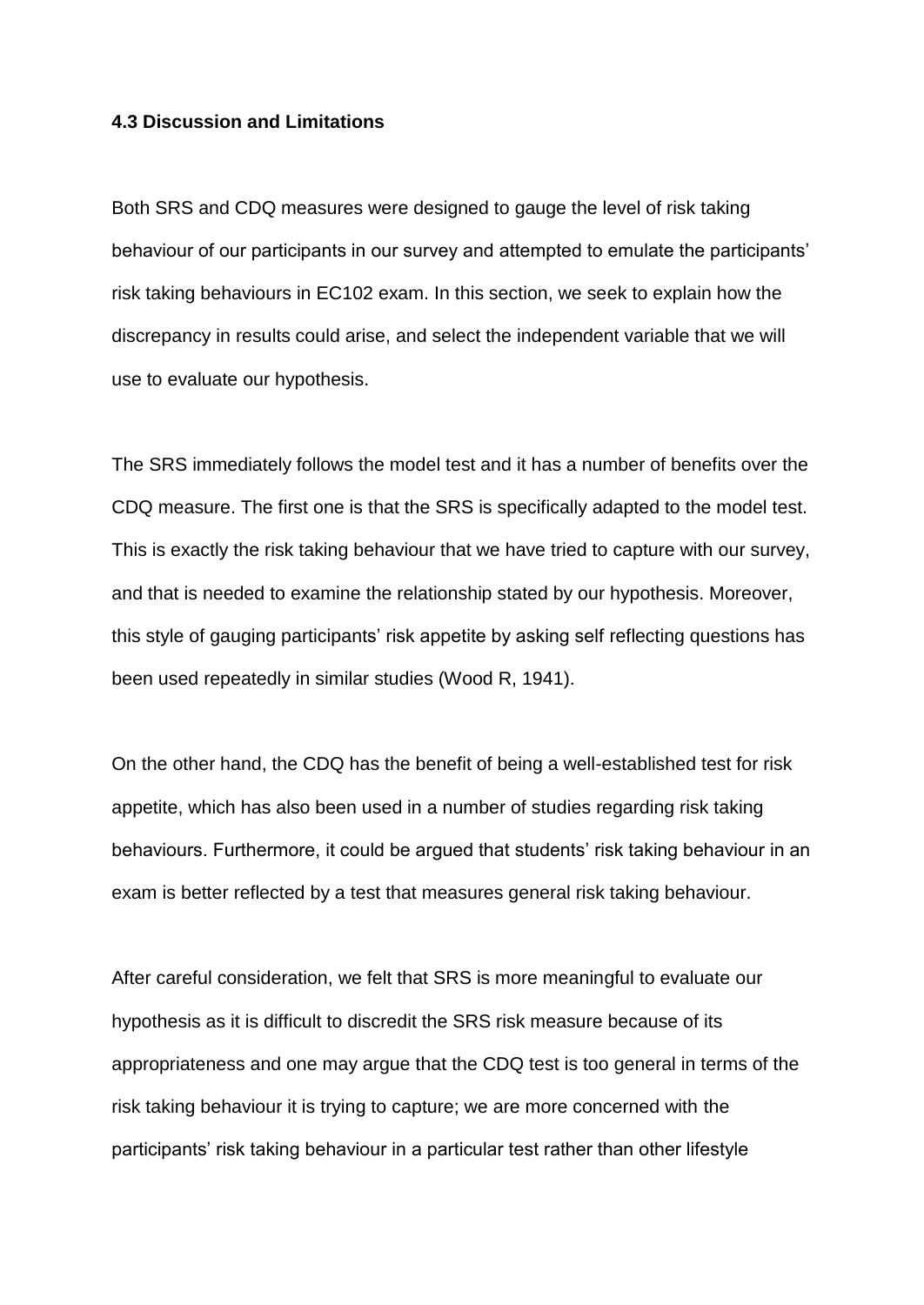questions. With this in mind, a potential explanation of the relationship observed in our statistical analysis between SRS and test scores may be that individuals who are more risk averse tend to choose more conservatively, resulting in a higher proportion of correct options being selected versus wrong option, leading to a higher score. This is different to our initial hypothesis, which claimed that people who are risk averse tend to stick with the safest options, losing out on potential marks.

There are also a number of key points in the setup of the survey that is worth discussing. A number of factors may have played an influential role in our result which would alter the reliability of our survey. These factors include internal variables such as willingness to answer and disparities in ability to answer, and external variables such as test taking environment. For example a participant who is unwilling to take the survey may not answer all of the questions to the best of his/her ability creating contributing to the spread of our data. As we have mentioned in our methodology section, we have taken a number of approaches to address these issues that we think that could have a meaningful impact, and we are confident in the assumptions we have made due to the precautionary measures we have put in place.

Student interviews demonstrate that the majority of our interviewees felt their risk averse behaviour acted as a disadvantage in the EC102 exam setting and hence would have performed better without negative marking. This is directly contrasted to the SRS result which shows that risk averse participants scored higher in our test. A potential explanation to this apparent contradiction may be that interview results are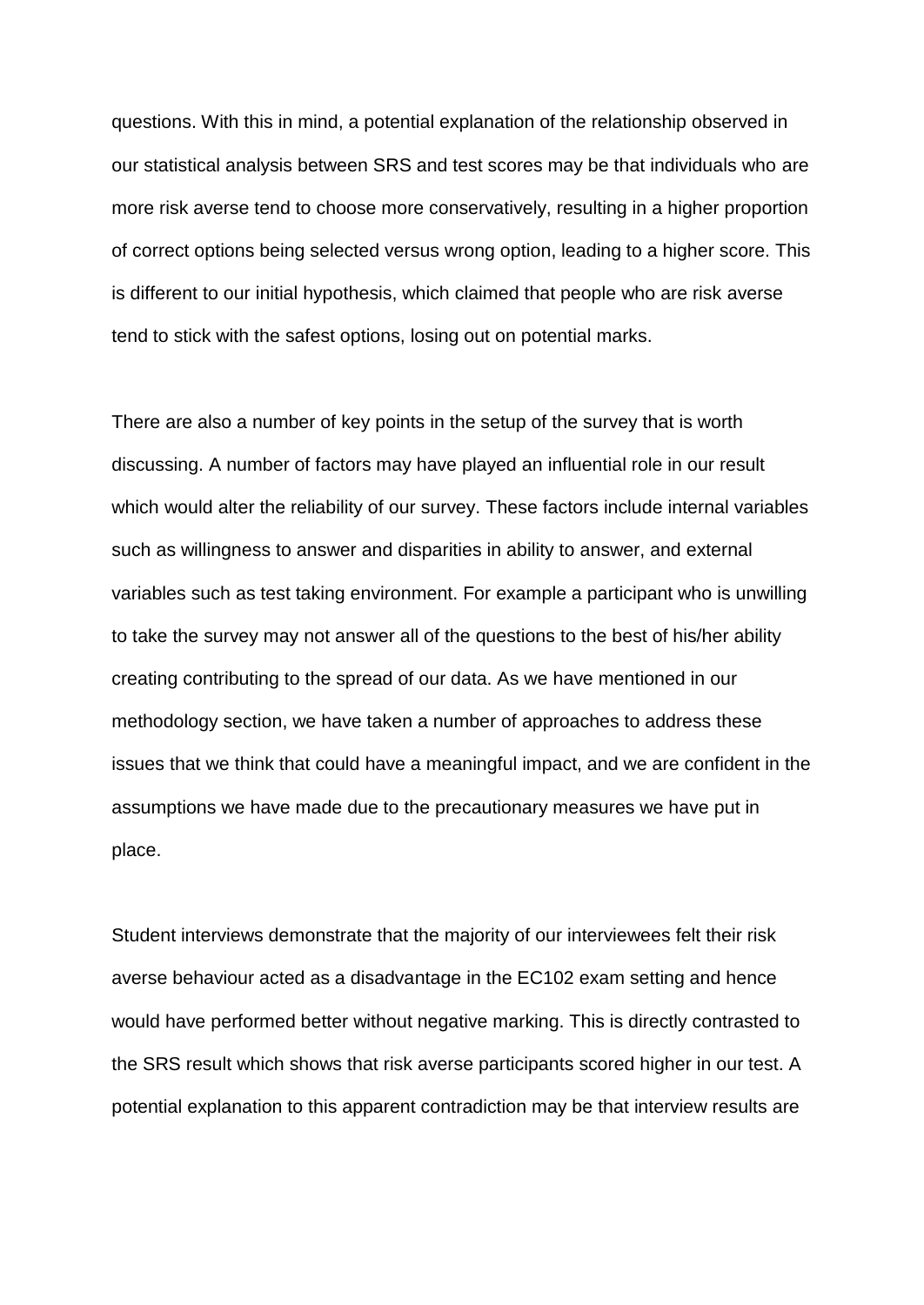based on subjective judgement, which is prone to individual prejudice and natural skepticism about exam structure.

There are three factors that the interviews could have been influenced by, making interview results less reliable. Firstly, students may simply lack in preparation for the exam and wish to blame exam structure for their poor performance. According to interview results, self-perceived preparedness of students who believed to be less influenced by negative marking was higher than that of students who felt more influenced. Secondly, individual's self-perception of risk could be flawed. Students may infer that risk averse individuals are more likely to be disadvantaged by negatively marked exams and fit themselves into such risk appetite group. Lastly, unfamiliarity to multiple choice question structure may make students take conservative approach under exam settings.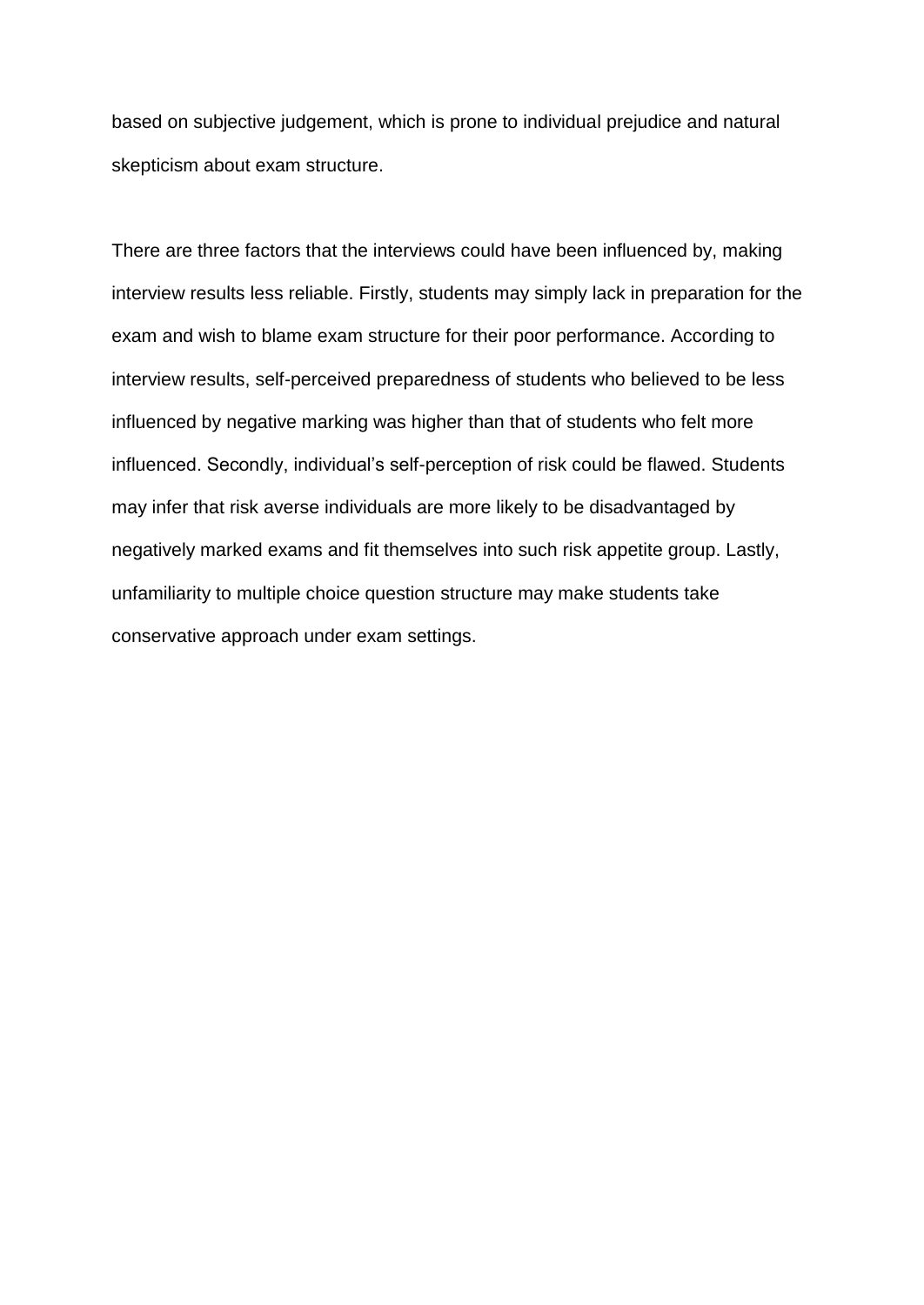#### **5. CONCLUSION**

In conclusion, the results of the questionnaire have highlighted that during the MCQ test in style with LSE EC102 MCQ exam, while there is no significant correlation between LSE students' test scores and CDQ measurement of their risk aversion, there is a negative relationship between test scores and subjective measurement of their risk appetite.

However, we acknowledge that the survey designed may not be fully comparable to the actual LSE EC102 exam due to several internal factors such as test takers' thinking skills and the level of attention paid while completing the survey, and external factors such as survey-taking environment.

Nevertheless, this research still contributes towards fairer assessment of learning for LSE EC102 students and potential improvement of the learning experiences. Further research could be conducted to identify an optimal way to calibrate the marking scheme in order to establish a 'fair penalty' in MCQ exams, which balances the benefits and problems of negative marking.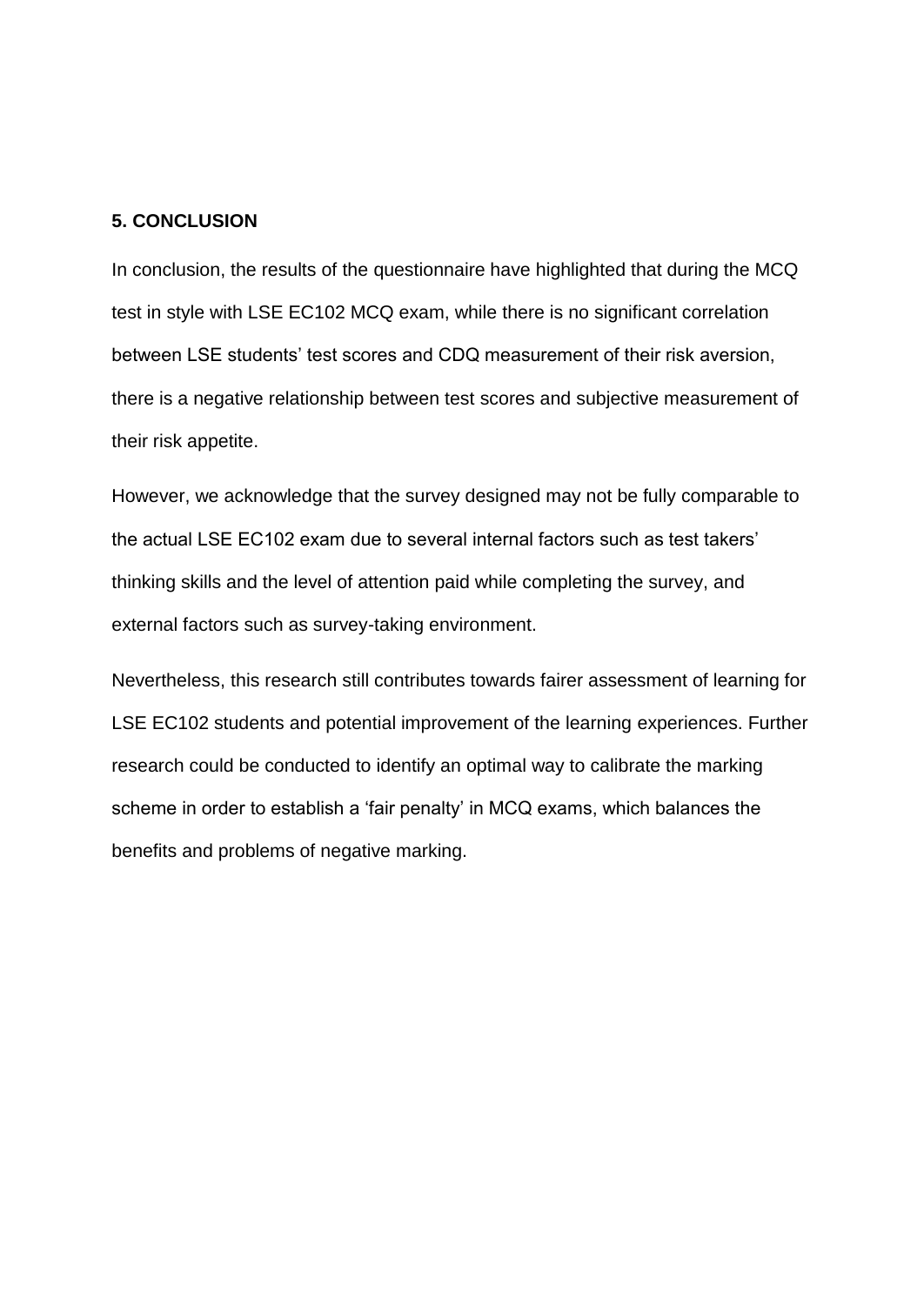#### **6. BIBLIOGRAPHY**

Bereby-Meyer.Y, Meyer.J and M.Flascher. O, 2002, Prospect Theory Analysis of Guessing in Multiple Choice Tests, Journal of behavioural Decision Making

Budescu DV, Bar-hillel M, 1993, To guess or not to guess: a decision-theoretic view of formula scoring. Journal of Educational Measurement

Bond A, Bodger O, F.Skibinski D, Jones D, Restall C, Dudley E, van Keulen G, 2013, Negaively marked MCQ Assessment That Reward Partial Knowledge Do Not Introduce Gender Bias Yet Increase Student Performance and Satisfaction and Reduce Anxiety, Page 4-5

Erker, S. (2000). The importance of individual difference variables to decision making under conditions of risk. A dissertation. University of Akron.

Lesage E, Valcke M, Sabbe E, 2013, Scoring methods for multiple choice assessment in higher education- Is it still a matter of number right scoring or negative marking?, Studies in Educational Evaluation, Page 188-193

Burton R.F, 2002, Misinformation, partial knowledge and guessing in true/false tests, Medical Education, 805-811

Bar-Hilel M, Budescu DV, Attali Y, 2005, Scoring and keying multiple choice tests: A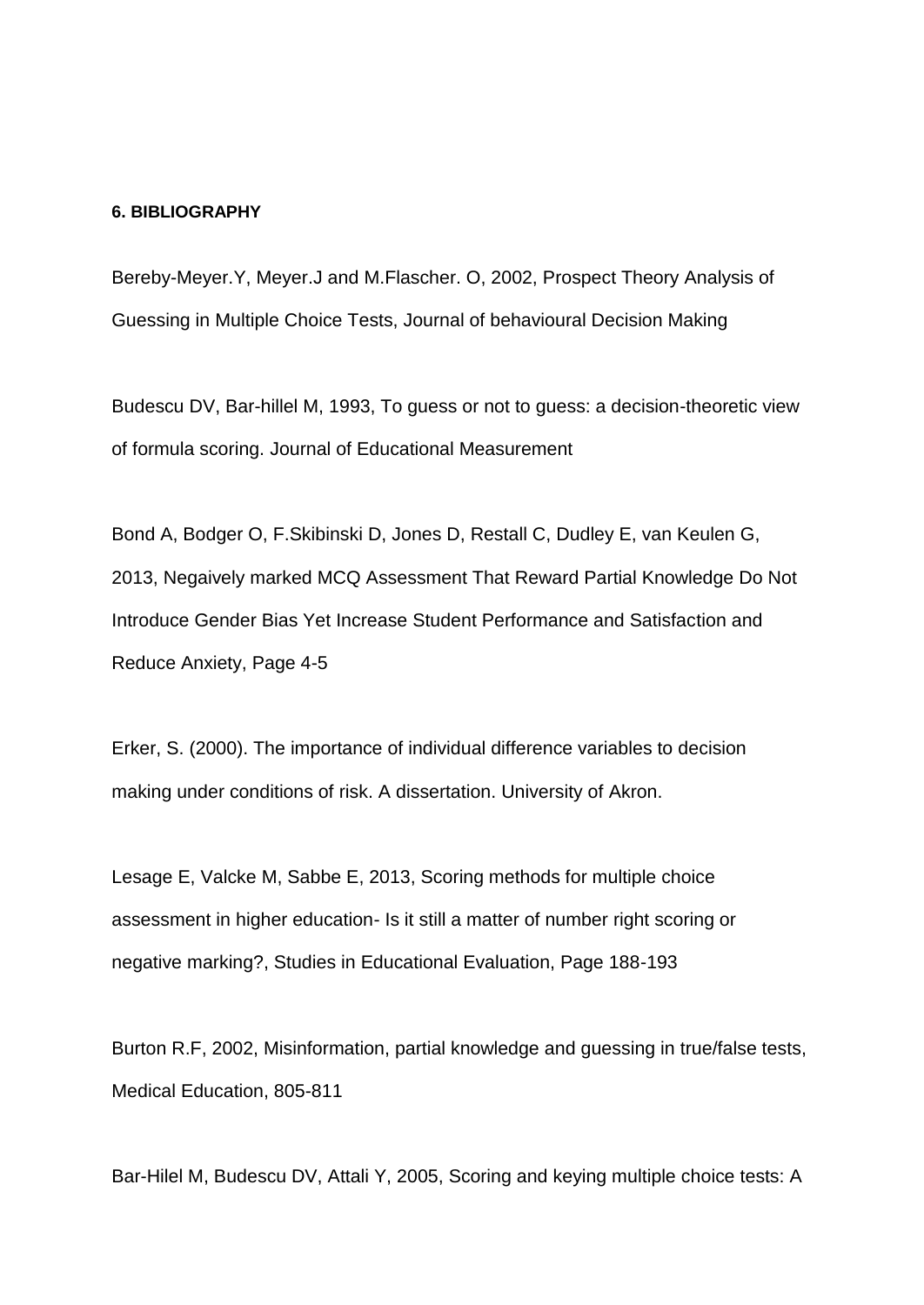case study in irrationality. Mind & Society, 3-12

Betts L.R, Elder T.J, Kartley J, Trueman M, 2009, Doescorrection for guessing reduce students' performance on multiple-choice examination? Yes? No? Sometimes?, Assessment & Evaluation in Higher Education, 1-15

J.C. Nunnally, Psychometric theory (2nd ed.)McGraw-Hill, New York (1978)

Holt A, 2006, An analysis of negative marking in multiple-choice assessment, 19th Annual Conference of the National Advisory Committee on Computing Qualifications, Wellington, New Zealand.

Margit Kastner, Barbara Stangl, 2010, Multiple Choice and Constructed Response Tests: Do Test Format and Scoring Matter?

Muijtjens A.M, van Mameren H, Hoogenboom R.J.I, Evers J.L.H, can der Vleuten C.P.M, 1999, The effect of a 'don't know' option on test scores: Number right and formula scoring compared, Medical Education, 267-275

The Times Higher Education (THE), 2001, What is the Right Choice?

Wood R, 1941, Assessment and testing: a survey of research commissioned by the University of Cambridge Local Examinations Syndicate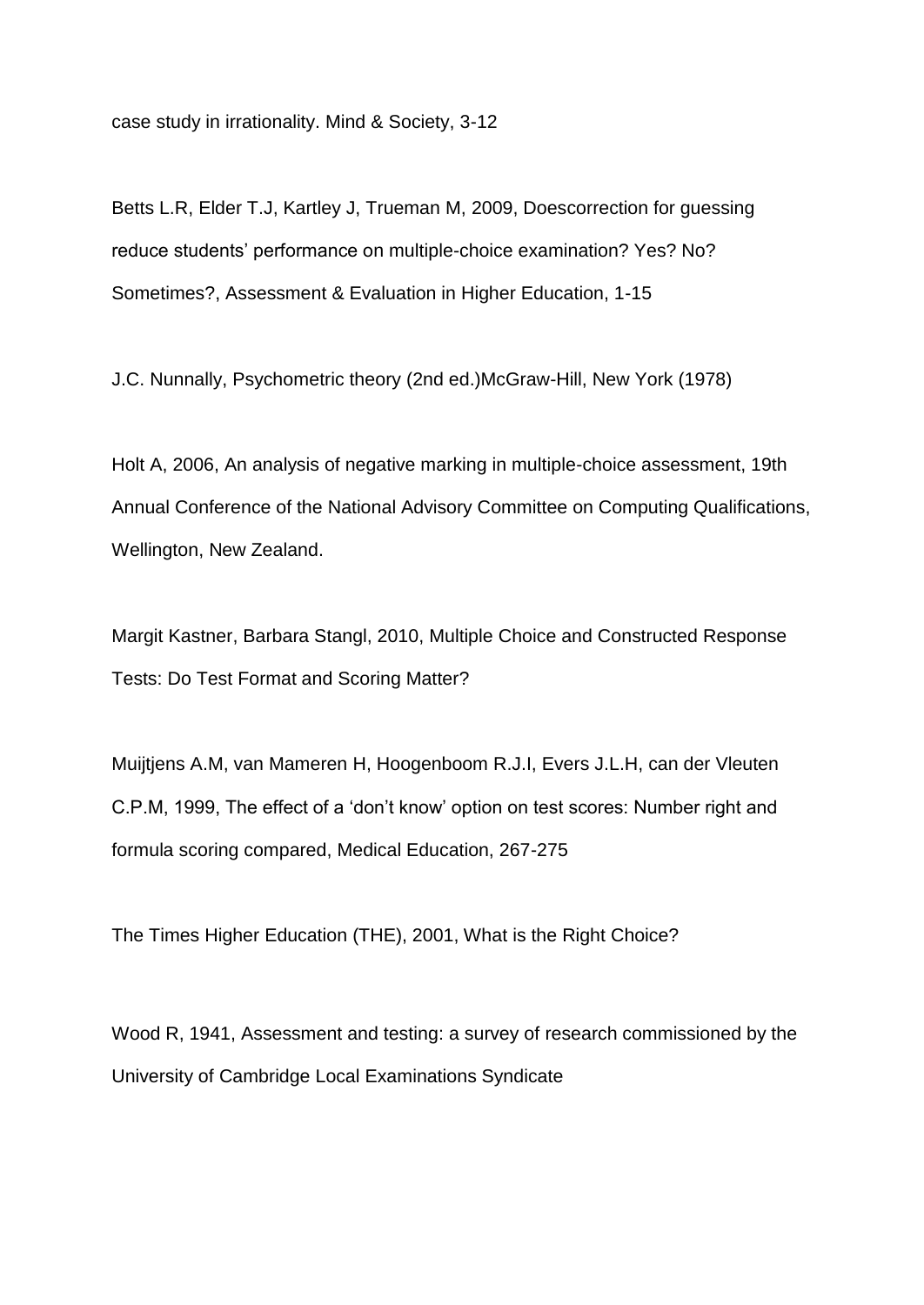# **7. APPENDICES**

### **7.1 Research Survey**

### Section A

Instruction: Choose the correct answers, no explanation needed. For each question, there might be more than one correct answer. All correct answers get proportionate points. For example, if there is only one correct answer to a question, the correct answer gets 6/1=6 points; if there are two correct answers to a question, each correct answer gets 6/2=3 points; if there are three correct answers to a question, each gets 6/3=2 points; if there are four correct answers to a question, each gets 6/4=1.5 points; and so on. If one or more wrong answers to a question are chosen, 0 points are given for the whole question no matter how many correct answers are also chosen. \* Please take no more than 16mins for this section, to ensure the accuracy of the test results and to be eligible for the prizes.

Q1. The Funding of the BBC through a universal licensing system is considered by many to be outdated and unfair. There seem to be only a limited number of options available for the continued funding of the BBC. Firstly, the current funding system could be continued. Secondly, the BBC could be funded by tax money. Thirdly, it could raise funds as a commercial company through advertisements and sponsorships. Tax funding may raise questions about the BBC's independence from the government and commercial funding may raise questions about its' independence from sponsors and companies they advertise for.

#### *Which of the following could be drawn as conclusions from the article?*

- a. There is no alternative to the licence fee
- b. The independence of the BBC is inevitably at risk
- c. Although not perfect, the licence fee is the best option
- d. Commercial advertising will damage the revenue prospects of the commercial broadcasters
- e. None of the options is flawless

Q2. Police in Bahia recently ended their strike over low pay, which lasted 12 days and saw the homicide rate double. During that time some politicians accused some police officers of causing panic by encouraging looting while on strike. Now the strike has ended and they have offered an amnesty against the punishment of any striking police officer as long as they didn't commit any crimes during the strike. For their part, the police officers received a 6.5 percent pay rise and have complained that they were played off against the public and ended their strike so they could properly police the Salvador carnival. The government contest this and say their decision to stop salary payments to officers on strike is what made the police return to work.

*Which of the following could be drawn as conclusions from the article?*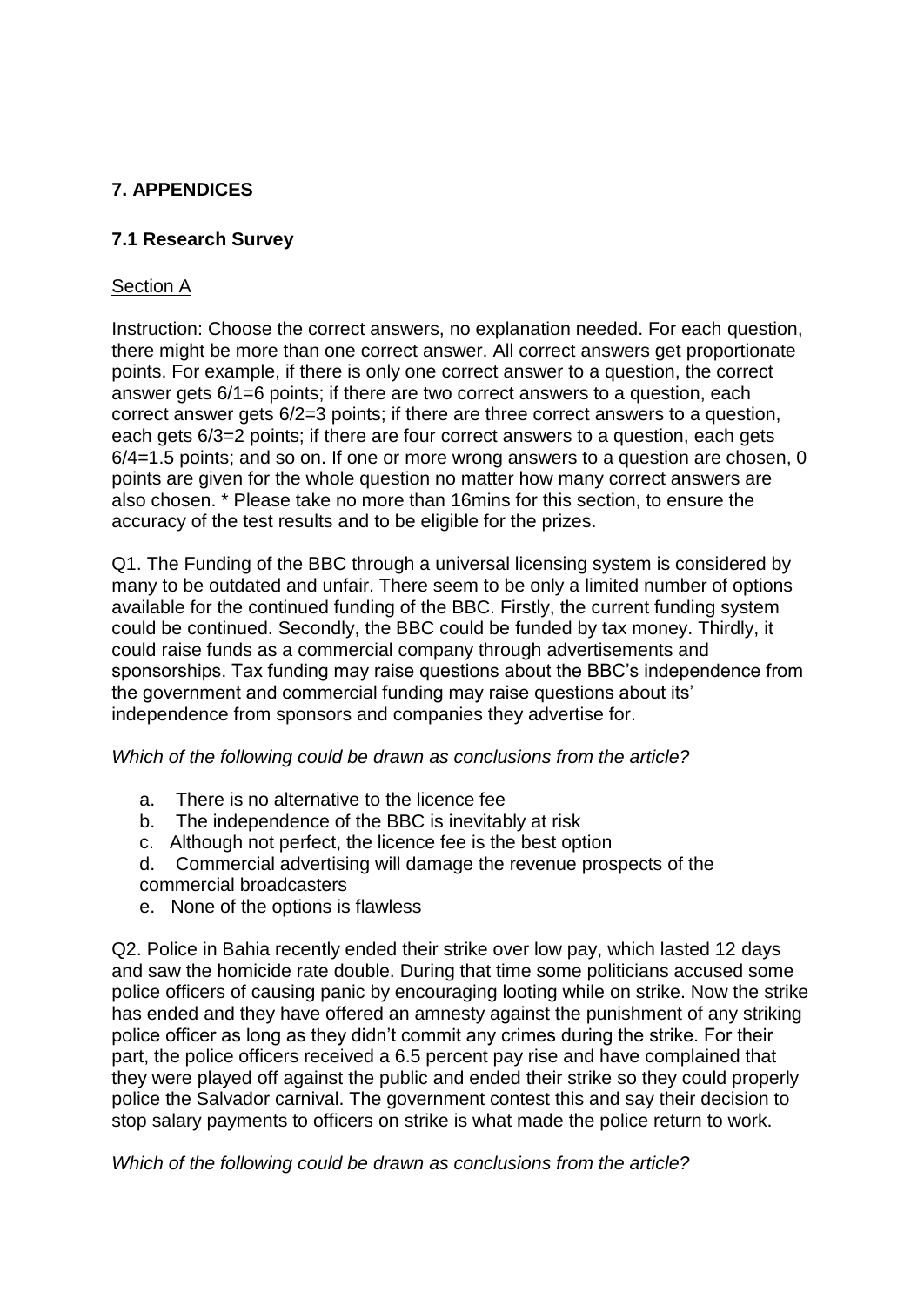a. The police will half the homicide rate in Bahia now that they are back

b. The Salvador carnival will be policed by a full-strength police force on improved pay

- c. The government had to threaten to cut of police pay to get them back to work
- d. The strike coincided with a rise in crime
- e. The police and the government disagree what caused the strike to end

Q3. We need to accept flooding as a regular occurrence in the UK. Statistics show that days of 'extreme rain' (very heavy rainfall) have become more common since 1960, moving from one in a hundred days on average in the 1960s to one in seventy days in 2015. The apparent trend mirrors increase in extreme rain seen in other parts of the world. Countries such as India and China expect and prepare for this, but in the UK we have to change our thinking and plan our infrastructure to cope with it. The damage caused to homes and businesses as well as the risk of injury and death through flooding are very significant. Scientists say that, as the world has warmed by 0.7 °C, the atmosphere is able to hold 4% more moisture, which means more potential rain.

#### *Which one of the following best expresses the main conclusion of the argument in the above passage?*

a. The UK has been underprepared for the effects of flooding.

b. The UK could learn from countries such as India and China about flood defences.

- c. Global warming could be halted if there was political will.
- d. The UK must plan its infrastructure to deal with a high risk of flooding.
- e. The world temperature will continue to rise in the future.

Q4. This essay is of far higher standard as can expected from undergraduate students. Either the student is exceptionally intelligent or knowledgeable, or she has copied the essay from the internet. Her previous essays have given no indication that she is more intelligent or knowledgeable than average students. She must be guilty of plagiarism.

#### *Which of the following display parallel reasoning?*

a. When my daughter washes up without asking she either wants something or she feels guilty. Today, she washed up without asking, but she doesn't feel guilty, so she want's something.

b. The Prime Minister has admitted that a member of the Cabinet has been taking bribes. Either he has his own reasons for getting rid of the colleague or he knows that the evidence is too strong for him being able to deny it.

c. My husband has given me a lovely bouquet of flowers. He must be feeling guilty about something, because he only gives me flowers to celebrate special occasions or when he feels guilty, and this is no special occasion.

d. The grass is moist in the garden. Either it has rained, or someone watered the plants. It hasn't rained for three days. Someone must have watered the plants.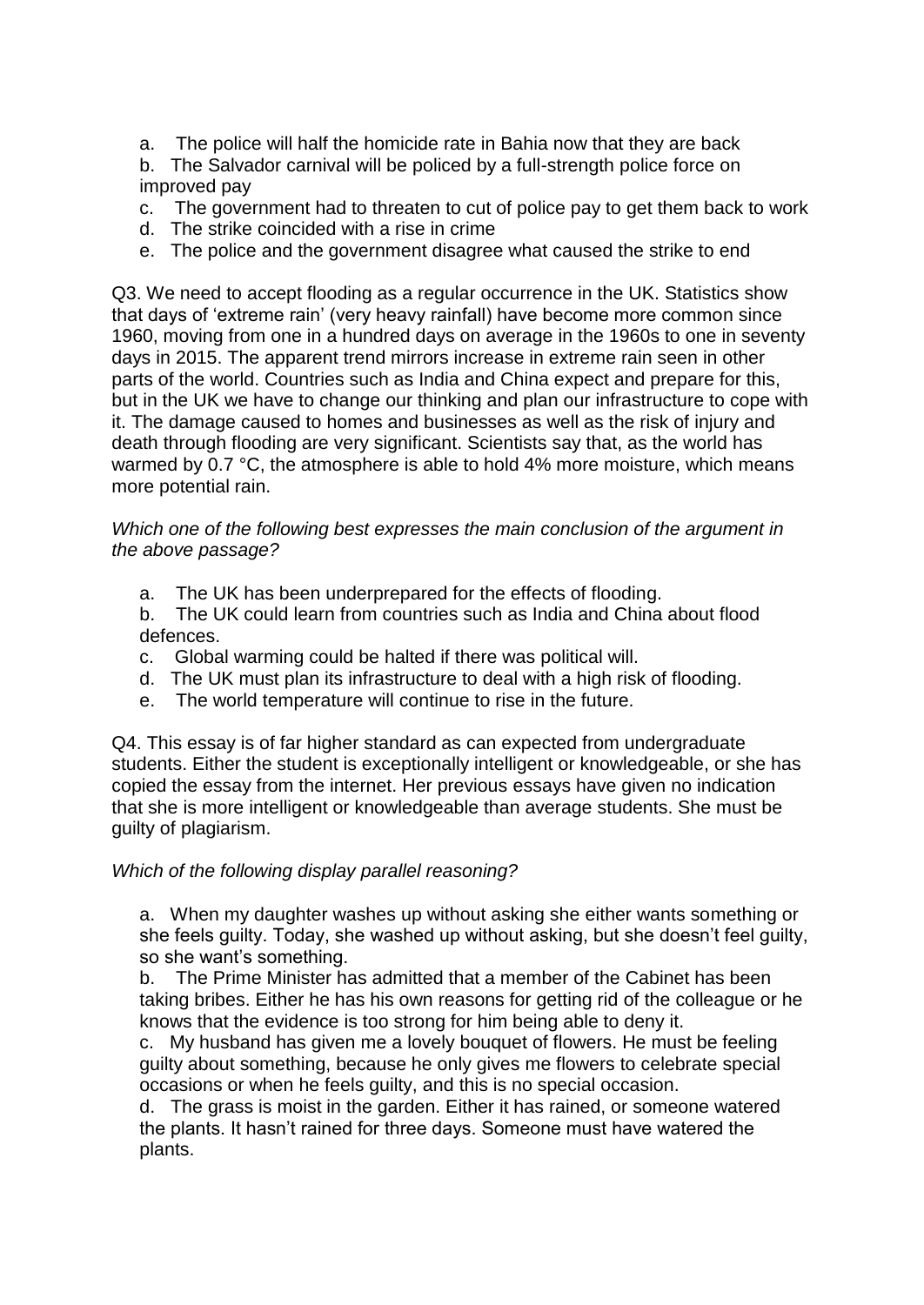e. My husband has given me a lovely bouquet of flowers. He only gives me flowers when he is feeling guilty about something or to celebrate a special occasion.

Q5. Some of the great sea-mammals, such as the sperm whale, have brains many times larger than ours. It is a fact of evolution that organs do not grow or remain large unless they are used; if they are not used they shrink or even disappear. It must be concluded therefore that the sperm whale makes intelligent use of the vast brain it possesses, perhaps at thought levels well beyond our understanding.

### *Which of the following would, if true, weaken the argument?*

- a. Humans have developed intelligence despite having smaller brains than whales.
- b. Whales lack the ability to communicate in language.
- c. Large brains may have uses that do not involve intelligence.
- d. There is no correlation between the size of the body parts of sperm whale and its brain intelligence.
- e. Whale intelligence may be of a kind that humans do not recognise.

 Q6. Many people suffer from depression in modern society. This can be alleviated through drugs such as Prozac, which alter the chemical balance of the brain. However, the individual can undergo psychotherapy, which involves talking through problems with a sympathetic and skilled fellow human being with a view to putting the subject in a more positive frame of mind. Depressed individuals who do not like the idea of their brain chemistry being altered should therefore choose psychotherapy.

### *Which option(s) of the following is(are) an underlying assumption(s) of the above argument?*

- a. Psychotherapy is more effective than drugs in treating depression.
- b. Alternative medicine is preferable to conventional medicine.
- c. Psychotherapy cannot be combined with drug treatments.
- d. Depression is caused by the pace of modern life.
- e. Psychotherapy does not alter the individual's brain chemistry

Q7. The United States attempts to reduce the supply of illegal drugs by intercepting shipments and eradicating illegal crops. Despite these efforts, illegal drugs are still readily available, because growers, for example those in Colombia, move to different areas and plant smaller plots that are harder to find. So more effort should be made to reduce demand. This does not simply mean reducing the total number of people using illegal drugs. Because the important task is to cut consumption by heavy users, drug-dependent criminals in the country's jails should be treated for their addiction. In this way drug-related social problems can be reduced.

Which of the following most strengthen the argument above?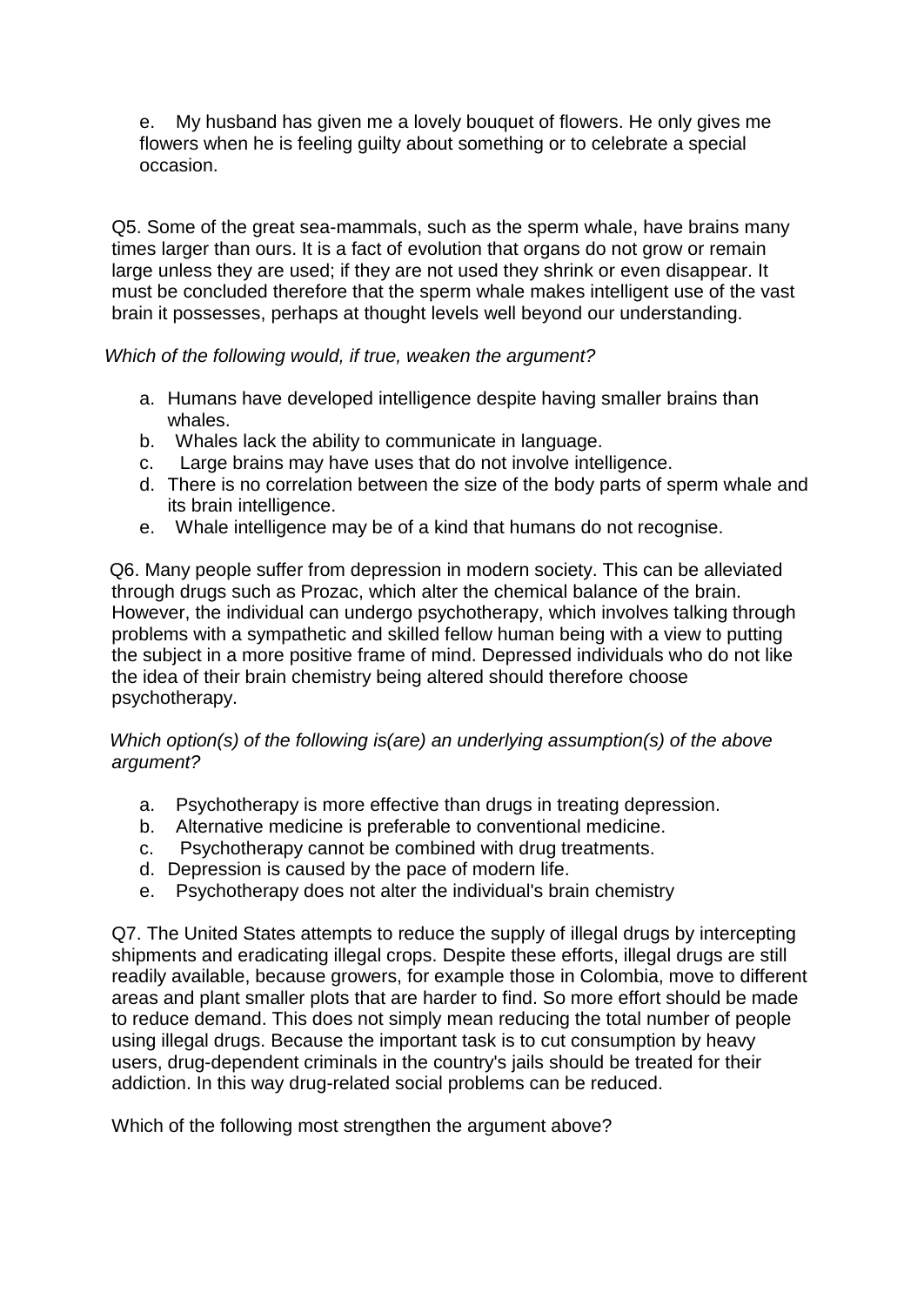- a. Treating drug addicts in jail is effective at reducing their likelihood to commit crimes after their release.
- b. Statistics show that many crops of illegal drugs in Colombia have been eradicated.
- c. Most of the drug users in US jails do not want treatment for their drug addiction.
- d. Heavy drug users are responsible for committing most of the drug-related crime.
- e. The majority of the US public are in favour of rehabilitating prisoners who are drug users.
- Q8. Mrs Jackson said that, if Mrs List were promoted, she would resign and we definitely do not want to lose Mrs Jackson. However, we are not going to promote Mrs List: we are going to offer the promotion to Mr Wade. Therefore Mrs Jackson will not resign.

*Which of the following is(are) the best statement(s) of the flaw in the argument?*

- a. It overlooks the possibility that Mrs Jackson threatened to resign because she wanted the promotion herself and would resign if anyone else gets promoted.
- b. It does not explain why it is so important to keep Mrs Jackson.
- c. It overlooks the possibility that Mrs Jackson might resign even if Mrs List is not promoted.
- d. It overlooks the possibility that Mrs Jackson would not have resigned even if Mrs List had been promoted.
- e. It overlooks the possibility that Mrs Jackson might resign if Mr Wade is promoted.

| Q1. | c, e    |
|-----|---------|
| Q2. | b, d, e |
| Q3. | d       |
| Q4. | a, c, d |
| Q5. | c, d    |
| Q6. | е       |
| Q7. | a, d    |
| Q8. | a, c, e |

Answer for Section A:

Section B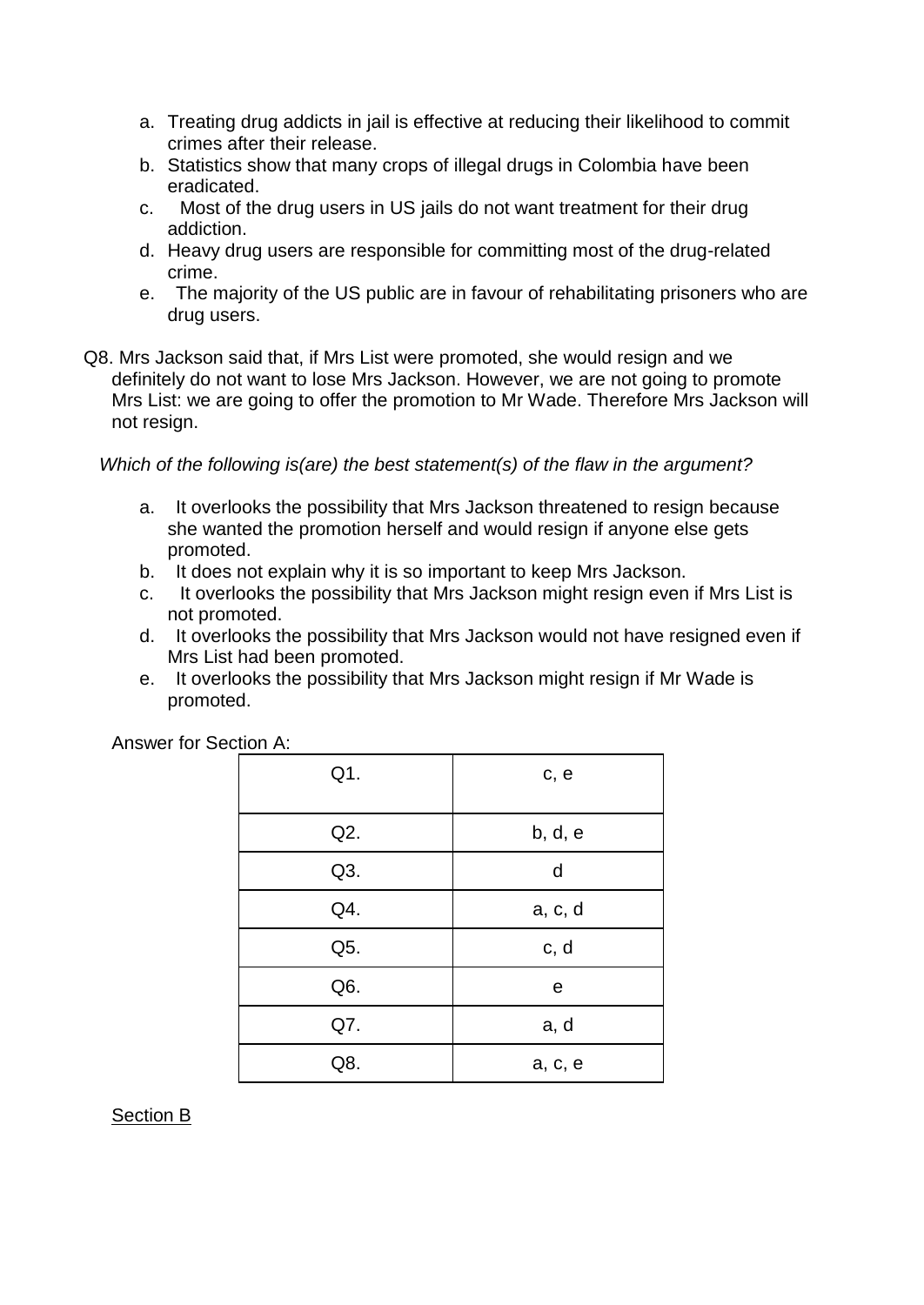Please indicate at which point you would answer a question, where 0 stands for "I would make a completely blind guess" and 10 stands for "I would only answer one if absolutely certain"

### Section C

Instruction: In the following pages you will find a series of situations that are likely to occur in everyday life. The central person in each situation is faced with a choice between two alternative courses of action, which we might call X and Y. Alternative X is more desirable and attractive than alternative Y, but the probabIlity of attaining X is less than that of attaining Y. For each situation on the following pages you will be asked to indicate the minimum probability of success you would demand before recommending that the more attractive and desirable alternative X be chosen. Read each situation carefully before giving your judgement. Try to place yourself in the position of the central person in each of the situations. There are twelve situations in all. Please do not omit any of them.

**1.** Mr A, an electrical engineer, who is married and has one child, has been working for a large electronics corporation since graduating from college five years ago. He is assured a lifetime jb with modest, though adequate, salary, and liberal pension benefits upon retirement. On the other hand, it is very unlikely that his salary will increse much more before he retires. While attending a convention, Mr. A is offered a job with a small, newly founded company which has a highly uncertain future. The new job would pay more to start and would offer the possibility of a share ownership if the company survived the competition of the larger firms.

*Imagine that you are advising Mr. A. Listed below are several probabilities or odds of the new company's proving financially sound.*

PLEASE CHECK THE LOWEST PROBABILITY THAT YOU WOULD CONSIDER ACCEPTABLE TO MAKE IT WORTHWHILE FOR MR. A TO TAKE THE NEW JOB

- a. The chances are 1 in 10 that the company will prove financially sound
- b. The chances are 3 in 10 that the company will prove financially sound
- c. The chances are 5 in 10 that the company will prove financially sound
- d. The chances are 7 in 10 that the company will prove financially sound
- e. The chances are 9 in 10 that the company will prove financially sound
- *f.* Please place a check here if you think Mr. A should not take the new job no matter what the probabilities.
- 2. Mr. B, a 45-year old accountant, has recently been informed by his physician that he has developed a serious heart ailment. This disease would be sufficiently serious to force Mr. B to change many of his strongest life habits – reducing his workload, drastically changing his diet, giving up favorite leisuretime pursuits. The physician suggests that a delicate ,medical operation could be attempted, which, if successful, would completely relieve the heart ailment. But its success cannot be assured and, in fact, the operation might prove fatal.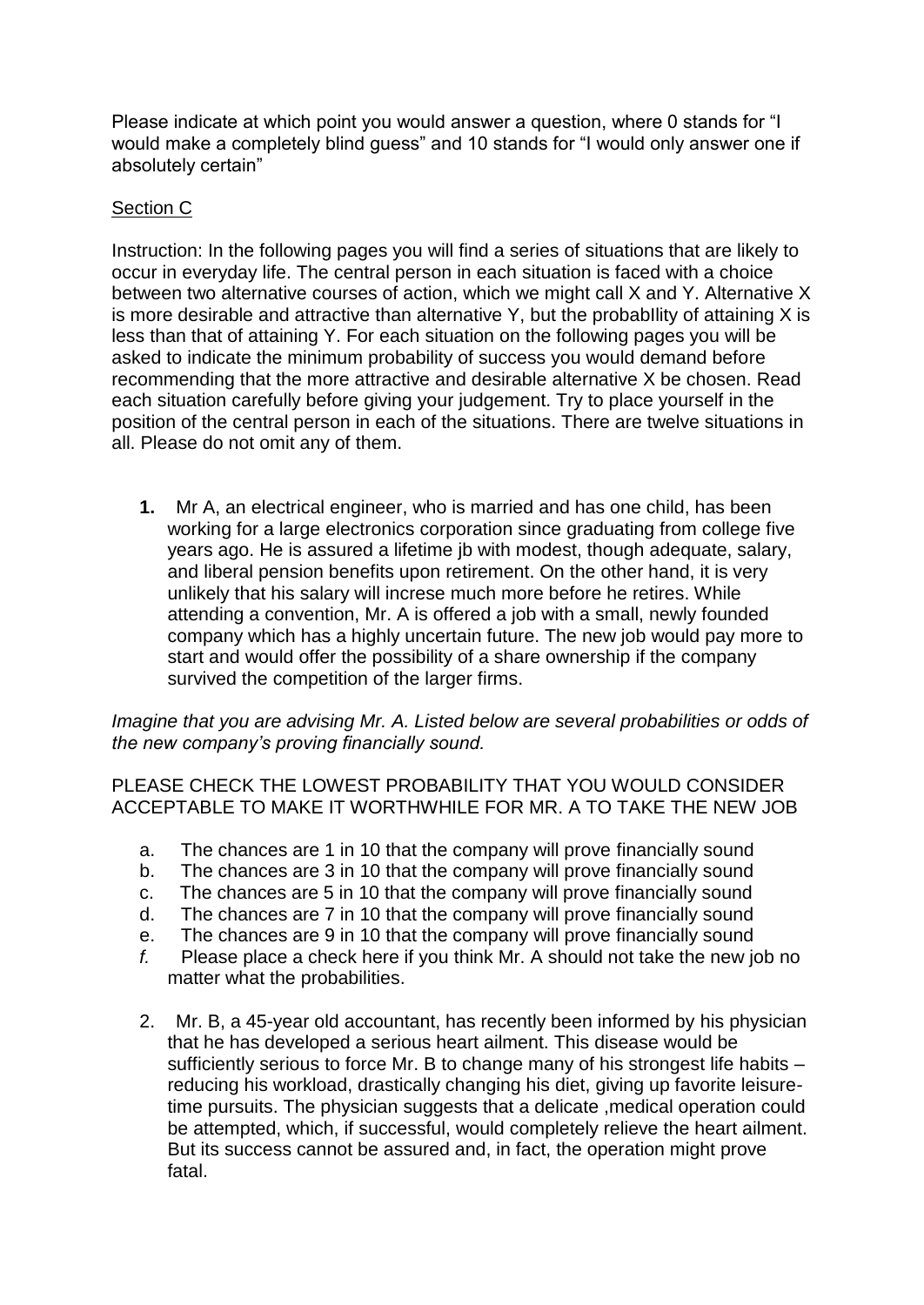*Imagine you are advising Mr. B. Listed below are several probabilities that the operation will prove successful.*

PLEASE CHECK THE LOWEST PROBABILITY THAT YOU WOULD CONSIDER ACCEPTABLE FOR THE OPERATION TO BE PERFORMED

- a. Place a check here if you think the operation should not be performed no matter what the probabilities
- b. The chances are 1 in 10 that the operation will be a success
- c. The chances are 3 in 10 that the operation will be a success
- d. The chances are 5 in 10 that the operation will be a success
- e. The chances are 7 in 10 that the operation will be a success
- f. The chances are 9 in 10 that the operation will be a success
- 3. Mr. C is a married man has a steady job that pays him about 35,000 Pounds a year. He can easily afford the necessities of life but few of the luxuries. Mr. C's father, who died recently, carried a 23,000 Pound life insurance policy. Mr.C would like to invest this money in stocks. He is well aware of the secure "blue-chip" stocks and bonds that would approximately pay 6% on his investment. On the other hand, Mr.C heard that the stocks of a relatively unknown company might double their value if a new product currently in production is favourably received by the public. However, if the product is unfavourably received the stocks would decline in value.

*Imagine that you are advising Mr. C. Listed below are several probabilities that Company X stocks will double their value.*

PLEASE CHECK THE LOWEST PROBABILITY THAT YOU WOULD CONSIDER ACCEPTABLE FOR MR. C TO INVEST IN COMPANY X.

- a. The chances are 1 in 10 that the stocks will double their value
- b. The chances are 3 in 10 that the stocks will double their value
- c. The chances are 5 in 10 that the stocks will double their value
- d. The chances are 7 in 10 that the stocks will double their value
- e. The chances are 9 in 10 that the stocks will double their value
- *f.* Please place a check here if you think Mr. C should not invest in Company X stocks, no matter what the probabilities
- 4. Mr. D is the captain of college X's football team. College X is playing its traditional rival, college Y, in the final game season. The game is final seconds, and Mr. D's team college X, is behind the score. College C has time to run one more play. Mr. D, the captain, must decide whether it would be best to settle for a tie score with a play which would be almost certain to work, or on the other hand, should try a more complicated and risky play which could bring victory if it succeeded, but defeat if not.

*Imagine that you are advising Mr. D. Listed below are several probabilities that the risky play will work.*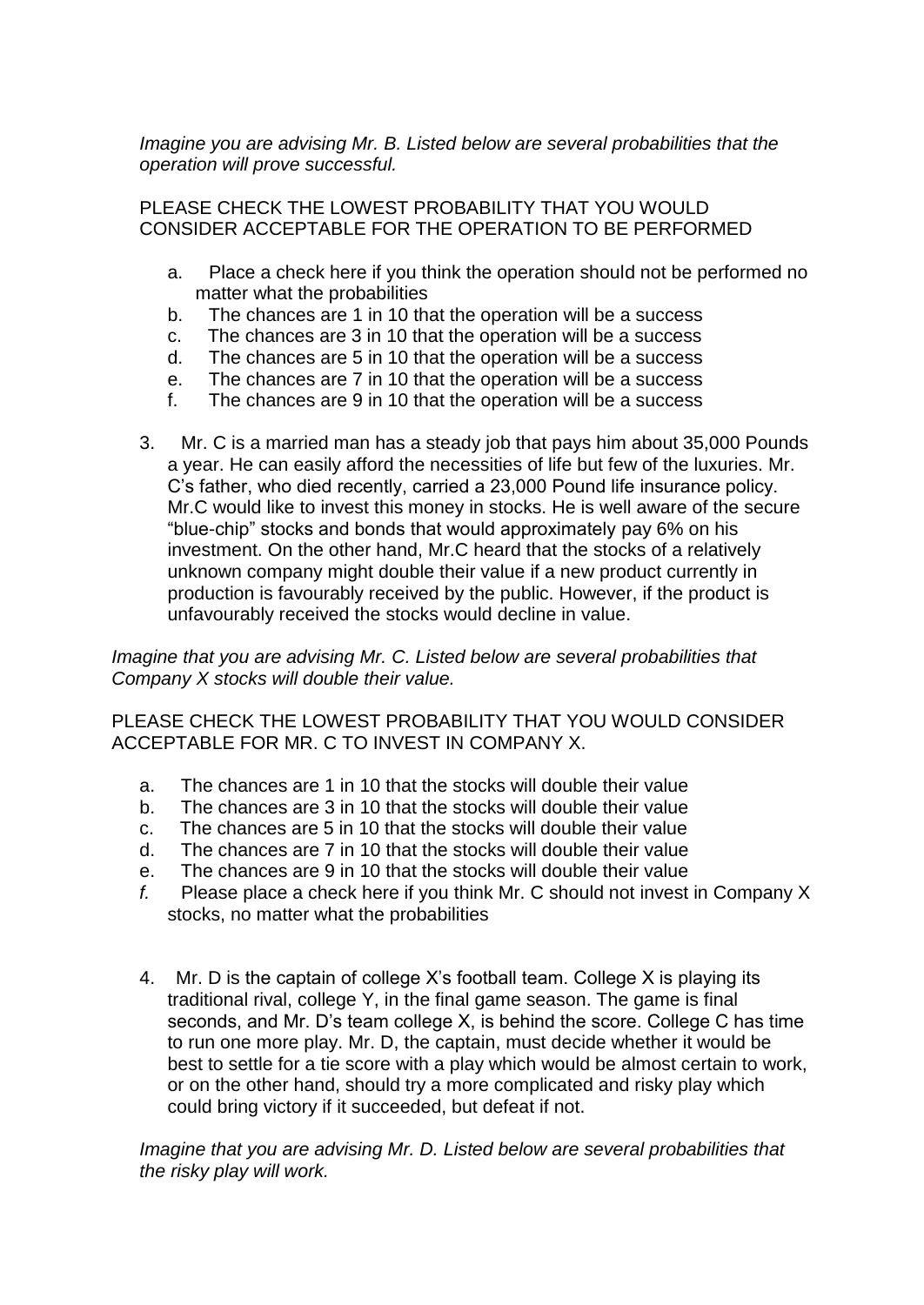### PLEASE CHECK THE LOWEST PROBABILITY THAT YOU WOULD CONSIDER ACCEPTABLE FOR THE RISKY PLAY TO BE ATTEMPTED

- a. Place a check here, if you think Mr. D should not attempt the risky play no matter what the probabilities
- b. The chances are 1 in 10 that the risky play will work
- c. The chances are 3 in 10 that the risky play will work
- d. The chances are 5 in 10 that the risky play will work
- e. The chances are 7 in 10 that the risky play will work
- f. The chances are 9 in 10 that the risky play will work
- 5. Mr. E is the president of the light metals corporation in the United States. The Corporation is quite prosperous, and has strongly considered the possibilities of business expansion by building an additional plant in a new location. The choice is between building another plant in the U.S., where there would be a moderate return on the initial investment, or building the plant in a foreign country. Lower labor cost and easier access to raw materials would mean much higher return on the initial investment. On the other hand, there is a history of political instability and revolution in the foreign country under consideration. In fact, the leader of a small minority party is committed to nationalizing, that is, taking over all foreign investments.

*Imagine that you are advising Mr. E. Listed below are several probabilities of continued political stability in the foreign country under consideration.*

PLEASE CHECK THE LOWEST PROBABILITY THAT YOU WOULD CONSIDER ACCEPTABLE FOR MR. E'S CORPORATION TO BUILD A PLANT IN THE FOREIGN COUNTRY.

- a. The chances are 1 in 10 that the foreign country will remain politically stable
- b. The chances are 3 in 10 that the foreign country will remain politically stable
- c. The chances are 5 in 10 that the foreign country will remain politically stable
- d. The chances are 7 in 10 that the foreign country will remain politically stable
- e. The chances are 9 in 10 that the foreign country will remain politically stable
- f. Please place a check here if you think Mr. E should not build a plant in the foreign country, no matter what the probabilities.
- 6. Mr. F is currently a college senior who is very eager to pursue graduate study in chemistry leading to the Doctor of Philosophy degree. He has been accepted by both universities X and Y. University X has a worldwide reputation for excellence in chemistry. While a degree from university X would signify outstanding training in this field, the standards are so very rigorous that only a fraction of the degree candidates actually receive a degree. University Y, on the other hand, has much less of a reputation in chemistry, but almost everyone admitted is awarded the Doctor of Philosophy degree, though the degree has much less prestige than the corresponding degree from university X.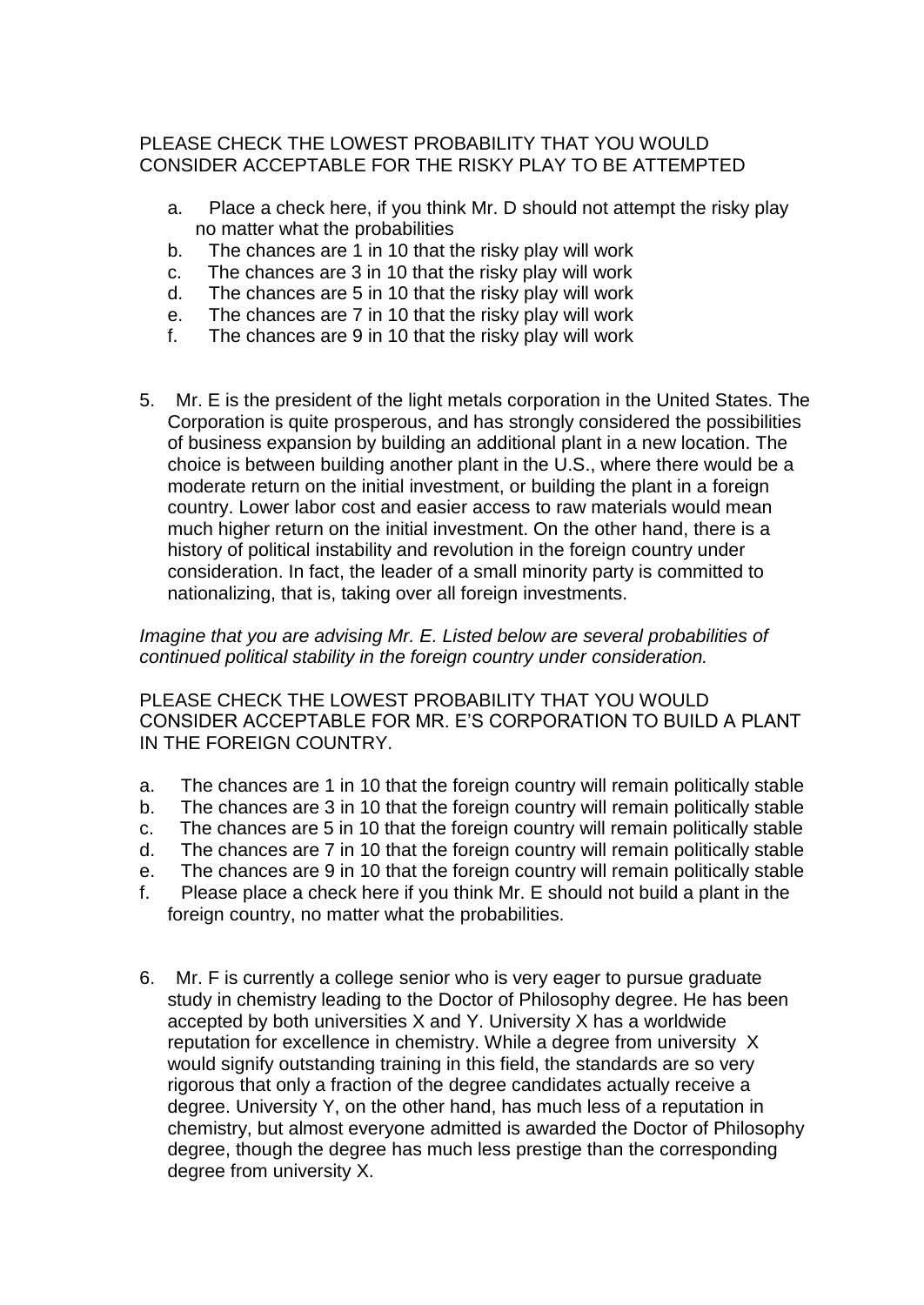*Imagine you are advising mister F. Listed below are several probabilities that mr. F would be awarded the degree at university X, the one with the greater prestige.*

PLEASE CHECK THE LOWEST PROBABILITY THAT YOU WOULD CONSIDER ACCEPTABLE TO MAKE IT WORTHWHILE FOR MR. F TO ENROLL IN UNIVERSITY X.

- a. Please check here if you think that Mr. F should not enroll in University X, no matter what the probabilities
- b. The chances are 1 in 10 that Mr. F would receive a degree from university X
- c. The chances are 3 in 10 that Mr. F would receive a degree from university X
- d. The chances are 5 in 10 that Mr. F would receive a degree from university X
- e. The chances are 7 in 10 that Mr. F would receive a degree from university X
- f. The chances are 9 in 10 that Mr. F would receive a degree from university X
- 7. Mr. G, a competent chess player, is participating in a national chess tournament. In an early match he draws the top-favoured players in the tournament as his opponent. Mr. G has been given a relatively low ranking in view of his performance in previous tournaments. During the course of this play with the top-favoured man, Mr. G notes the possibilities of a deceptive though risky maneuver which might bring him a quick victory. At the same time, if the attempted maneuver should fail, Mr. G would be left in an exposed position and defeat would almost certainly follow.

*Imagine that you are advising Mr. G. Listed below are several probabilities that Mr. G's deceptive play would succeed.*

PLEASE CHECK THE LOWEST PROBABILITY THAT YOU WOULD CONSIDER ACCEPTABLE FOR THE RISKY PLAY TO BE ATTEMPTED

- a. The chances are 1 in 10 that the play would succeed
- b. The chances are 3 in 10 that the play would succeed
- c. The chances are 5 in 10 that the play would succeed
- d. The chances are 7 in 10 that the play would succeed
- e. The chances are 9 in 10 that the play would succeed
- f. Please check here if you think Mr.G should not attempt the risky play, no matter what the probabilities.

#### **7.2 Interview Scripts from First year EC102 Students**

#### **7.2.1 Interview with Yuvraj, 1st Year**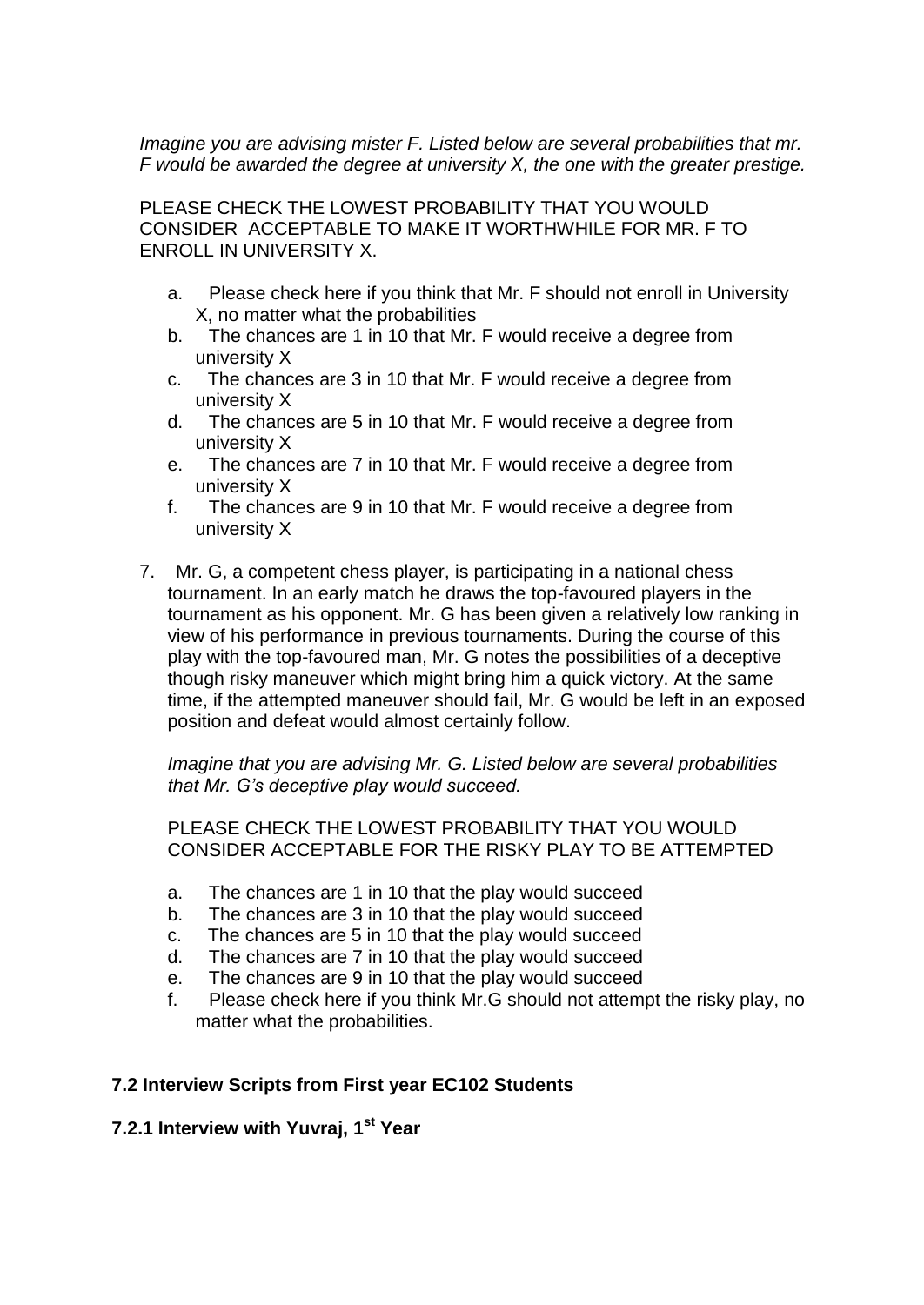1. Do you give your permission/consent to participate in an LSE groups research (given that any data collected would purely be confidential and anonymous)? *Yes* 

2. How prepared did you feel for taking the ec102 paper? From 1-10 with 10 being very prepared

*Lent Term: 5. Summer Term: 9* 

3. Were there challenges you encountered (Questions that you were uncertain about answering given all the preparation you had previously done) *Faced only in LT as game theory, the essay questions topic in LT, was a weak point for me.* 

4. Did your strategy for multiple choice questions involve guesswork- if so how many questions required guess work and what did you do in those situations? *LT: For questions 6 to 10. ST: Only for question 10.* 

5. How did you cope with the negative marking on the multiple-choice questions? *LT: Made me take fewer risks (risk averse). ST: Had little to no effect while attempting the questions.*

6. Do you think you may have been able to perform better without the negative marking on the multiple-choice questions? *LT: Definitely. ST: Possibly expecting a similar result.* 

7. How satisfied are you with the ec102 format- if unsatisfied what would you think requires changing?

*I enjoy the division between micro and macro as it allowed me to focus on certain topics in further detail. However, the difference in teaching methods of the lecturers took a while to adapt. With respect to the exam format, I think it was nice, and much better than the previous format of combining both micro and macro for one examination.* 

8. Do you think you were disadvantaged by the negative marking of ec102 MCQs because of your risk taking behaviour? *Yes. Made me risk averse and take fewer risks.* 

9. Anything else you would like to say with respect to the ec102 exam? *Nothing else.* 

### **7.2.2 Interview with Dinkar, 1st Year**

1. Do you give your permission/consent to participate in an LSE groups research ( given that any data collected would purely be confidential and anonymous) *Yeah*

2. How prepared did you feel for taking the ec102 paper? from 1-10 with 10 being very prepared

*I felt about 7-8, but once I looked at that paper it fell to 4-5*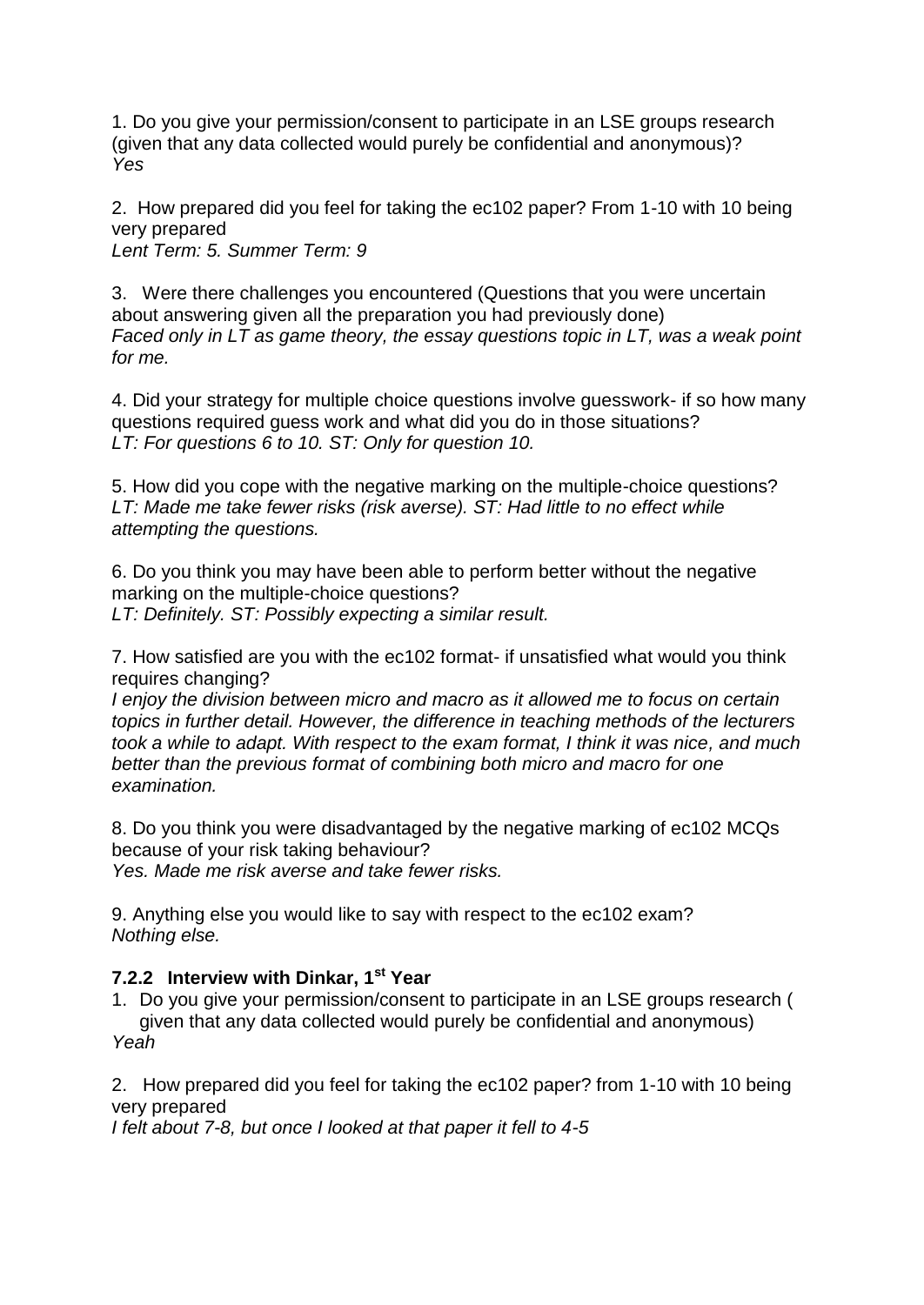3. Were there challenges you encountered (Questions that you were uncertain about answering given all the preparation you had previously done)

*The multiple choice questions were my biggest challenge because if you get one wrong then you lose all your 6 marks so every question becomes a strategy. Also since there's negative marking its so hard to know what the examiner actually wants so the content is easy but the actual structure of the paper is tough. So if I was not 100% sure it would be a challenge to me because I wasn't sure whether to take the gamble or not.*

4. Did your strategy for multiple choice questions involve guesswork- if so how many questions required guess work and what did you do in those situations? *There was no guess work, I basically had a reason for selecting my answers but only for two questions where I was uncertain I took the gamble and for the rest I played it safe and ignored the answer I was uncertain about.*

5. How did you cope with the negative marking on the multiple choice questions? *I had a conservative strategy, may not have performed as well as i thought*

6. Do you think you may have been able to perform better without the negative marking on the multiple choice questions? *100% yes*

7. How satisfied are you with the ec102 format- if unsatisfied what would you think requires changing?

*I would like to change the negative marking of the multiple choice, other than that I am happy*

8. Do you think you were disadvantaged by the negative marking of EC102 MCQs because of your risk taking behaviour? *Yes.* 

9. Anything else you would like to say With respect to the ec102 exam? *No that's it*

### **7.2.3 Interview Luke 1st Year**

1.Do you give your permission/consent to participate in an LSE groups research ( given that any data collected would purely be confidential and anonymous- informed beforehand)

*Yes I do*

2. How prepared did you feel for taking the ec102 paper? from a scale of 1-10 with 10 being most prepared

*Lent term: 9, Summer term: 8*

3. Were there challenges you encountered (Questions that you were uncertain about answering given all the preparation you had previously done)

*Multiple choice questions, Partly because of that and also some choices were a bit ambiguous*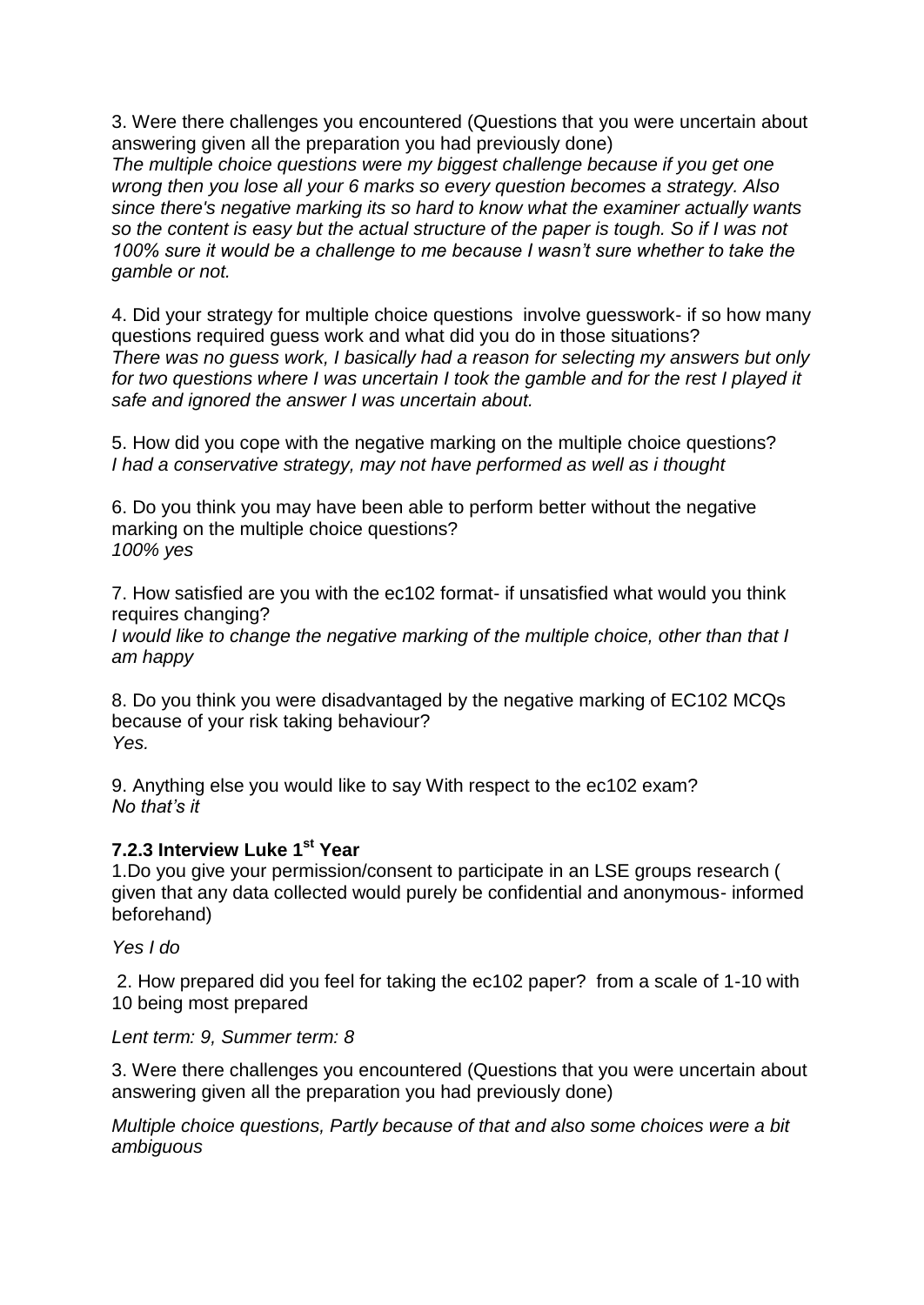4. Did your strategy for multiple choice questions involve guesswork- if so how many questions required guess work and what did you do in those situations?

*I answered all the questions.*

That's cool but in answers you weren't sure about what you do in those situations?

*Only choose the answer that I am sure about which is less risky*

5. How did you cope with the negative marking on the multiple choice questions?

*I had a more conservative strategy and didn't select answers I was uncertain about*

6. Do you think you may have been able to perform better without the negative marking on the multiple choice questions?

#### *Absolutely*

7. How satisfied are you with the ec102 format- if unsatisfied what would you think requires changing?

*I reckon that I am satisfied with the syllabus, I wish they could keep the lent term exam and summer exam (50% + 50%), generally I am pleased with EC102* 

8. Do you think you were disadvantaged by the negative marking of EC102 MCQs because of your risk taking behaviour?

*No I don't feel that I am* 

9. Anything else you would like to say With respect to the EC102 exam? *Not really*

### **7.2.4 Interview with Fatima, 1st year**

1. Do you give your permission/consent to participate in an LSE groups research ( given that any data collected would purely be confidential and anonymous- informed beforehand)

*Yes*

2. How prepared did you feel for taking the ec102 paper? From 1-10 with 10 being very prepared

#### *Depends, micro i was like 3, macro it was like 7*

3. Were there challenges you encountered (Questions that you were uncertain about answering given all the preparation you had previously done)

*Well for micro I had not covered the syllabus; had not seen lectures but merely gone through the lecture slides which was insufficient obviously so I found the multiple choice questions very nitty gritty. However, I had covered game theory from the book so I was able to attempt the long answer questions for macro; multiple choice was very hard because they were tiny details: some of which i had forgotten. I found myself repeating answers in the long questions; which is obviously not a good sign so the questions were not well written in my opinion*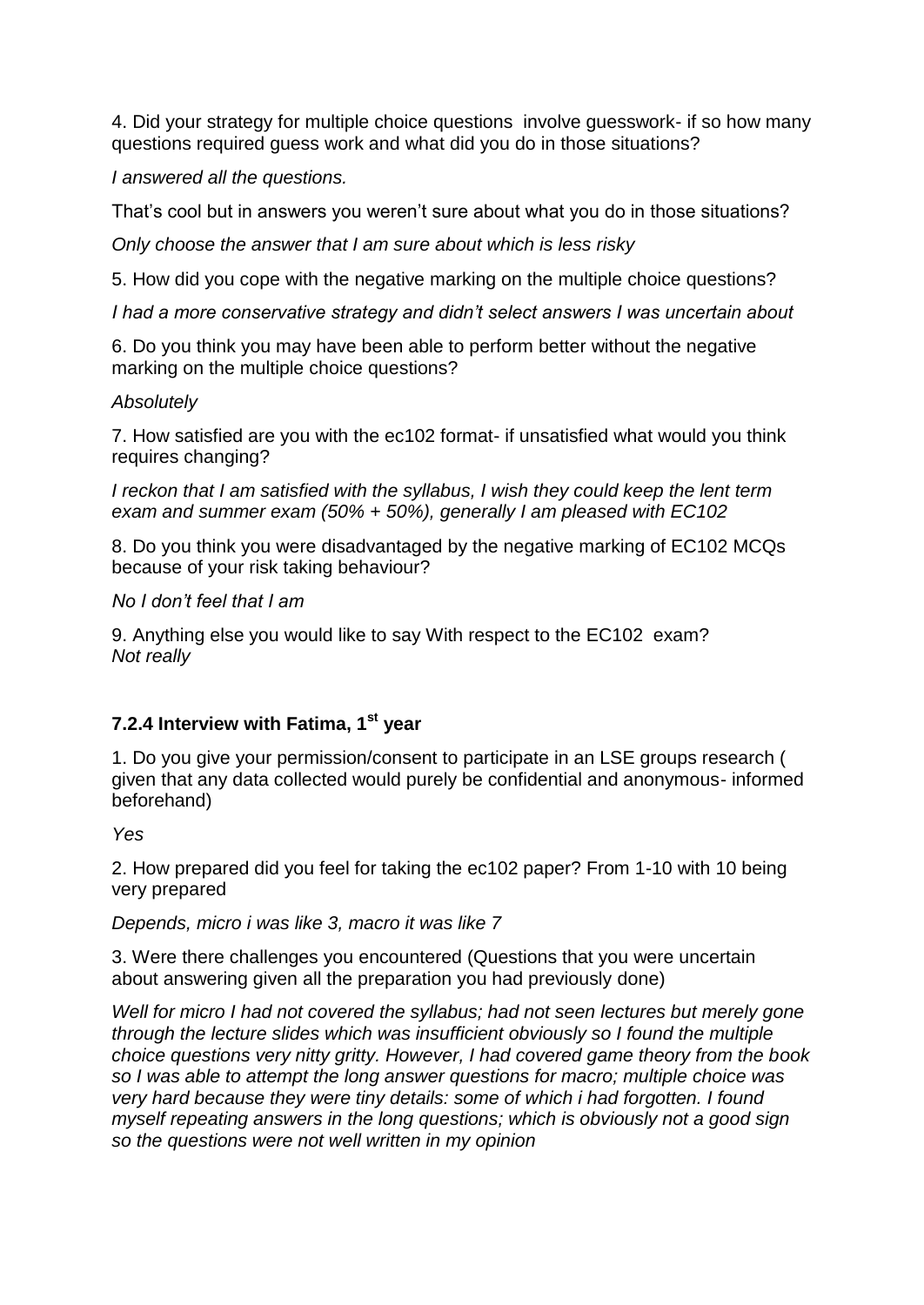4. Did your strategy for multiple choice questions involve guesswork- if so how many questions required guess work and what did you do in those situations?

*At least 60% of MCQs were guesswork and it was elimination strategy, and ended up picking what was most likely, where i was unsure of several answers i just chose the most likely so i could get a few marks as opposed to none.*

5. How did you cope with the negative marking on the multiple choice questions?

*Where I was unsure of several answers I just chose the most likely answer so I could get a few marks as opposed to none*

6. Do you think you may have been able to perform better without the negative marking on the multiple choice questions?

#### *Definitely*

7. How satisfied are you with the ec102 format – if you were unsatisfied what would you think requires changing?

*Very unhappy, I think it's unnecessarily harsh. Make more written responses, getting us to explain the concepts with points given to the depth of knowledge and quality of examples used instead of negatively marked MCQs that weigh 60%.*

8. Do you think you were disadvantaged by the negative marking of ec102 MCQs because of your risk taking behaviour?

*Yes! It made me take less risks.*

9. Anything else you would like to say with respect to ec102 exam?

*Nothing else really*

#### **7.2.5 Interview with Abdullah, 1st year**

1. Do you give your permission/consent to participate in an LSE groups research ( given that any data collected would purely be confidential and anonymousinformed beforehand)

*Yeah*

2. How prepared did you feel for taking the ec102 paper? From 1-10 with 10 being very prepared

*Lent term: 8, summer term: 9*

3. Were there challenges you encountered (Questions that you were uncertain about answering given all the preparation you had previously done

*The paper was straightforward but there were some 'tricks' in the mcqs that did not really test knowledge or expertise in the subject, but rather tested memory and only a short term view on the subject. For example, in one mcq, the question asked why governments help R&D. I and many others believe that positive externalities was an answer to this question even though in our lecture notes it is written that basic research in universities has positive externalities and not R&D.*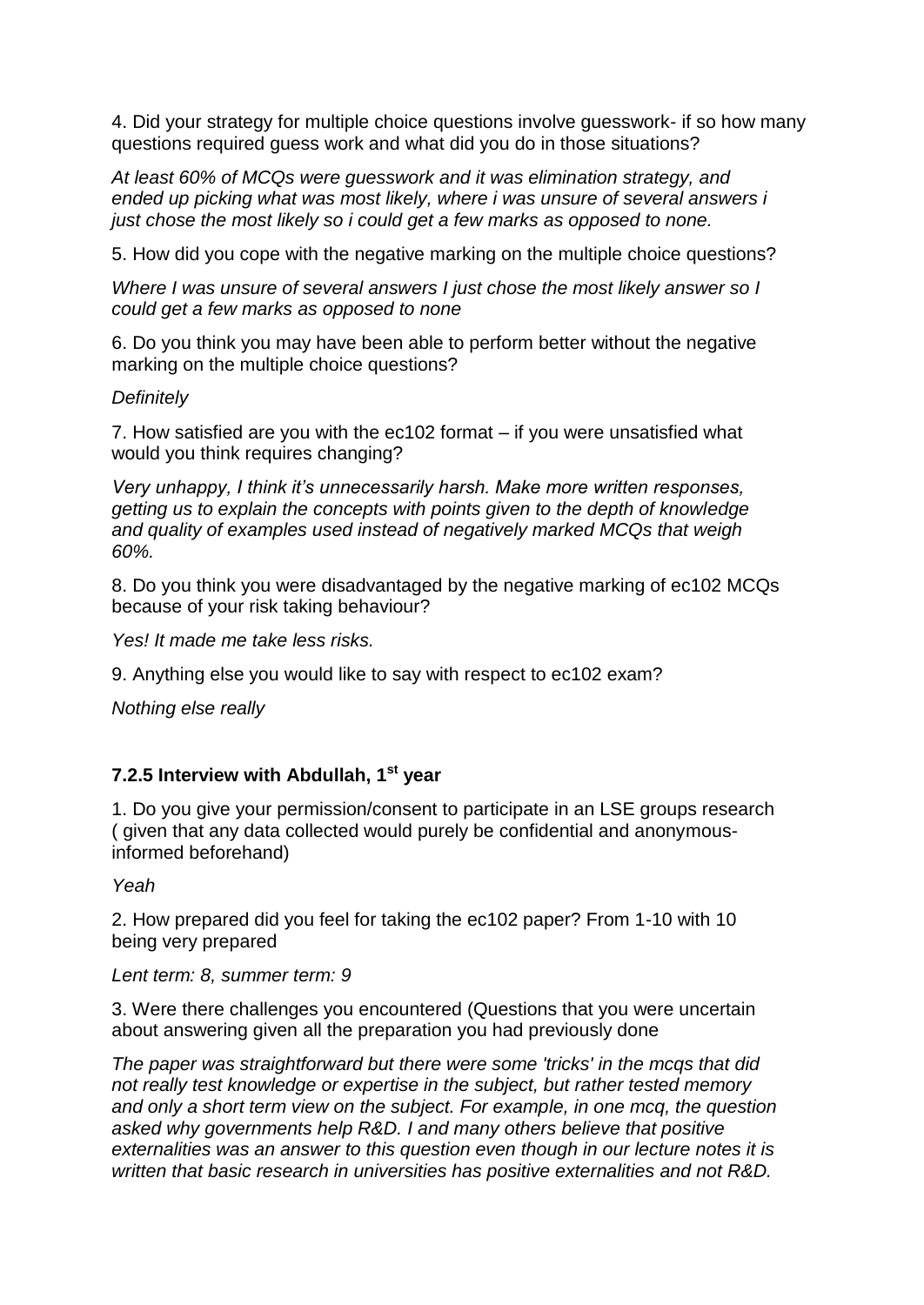*Yes, patents actually isolate the innovation to the particular firm but in the long term after some years, the patent ceases to exist and other firms can also get the new innovation. From a simple exam perspective, positive externalities might be wrong for R&D but I answered the question thinking about a long term view of helping R&D. Thus, I believe penalising a student on such questions and awarding 0 out of 6 marks on questions like these when a student's logic and understanding is correct is extremely detrimental to their results. Even though the lecture notes explicitly do not state something, logic and reasoning, and thinking about all aspects of the question, not only short term, may lead to an may lead to an answer not directly stated in the lecture notes.*

4. Did your strategy for multiple choice questions involve guesswork- if so how many questions required guess work and what did you do in those situations?

*Yes and 1*

5. How did you cope with the negative marking on the multiple choice questions?

*By preparing more and not taking many risks*

6. Do you think you may have been able to perform better without the negative marking on the multiple choice questions?

*yes*

7. How satisfied are you with the ec102 format- if unsatisfied what would you think requires changing?

*Unsatisfied- Change the marking method for mcqs and award points based on correct answers*

8. Do you think you were disadvantaged by the negative marking of ec102 MCQs because of your risk taking behaviour?

*yes*

9. Anything else you would like to say With respect to the ec102 exam?

*Test critical thinking skills and application of economics more than just memory*

### **7. 2. 6 Interview with Bhavya, 1st Year**

1. Do you give your permission/consent to participate in an LSE groups research ( given that any data collected would purely be confidential and anonymous- informed beforehand)

*Yes*

2. How prepared did you feel for taking the ec102 paper? From 1-10 with 10 being very prepared

### *Lent: 7, summer: 6*

3. Were there challenges you encountered (Questions that you were uncertain about answering given all the preparation you had previously done)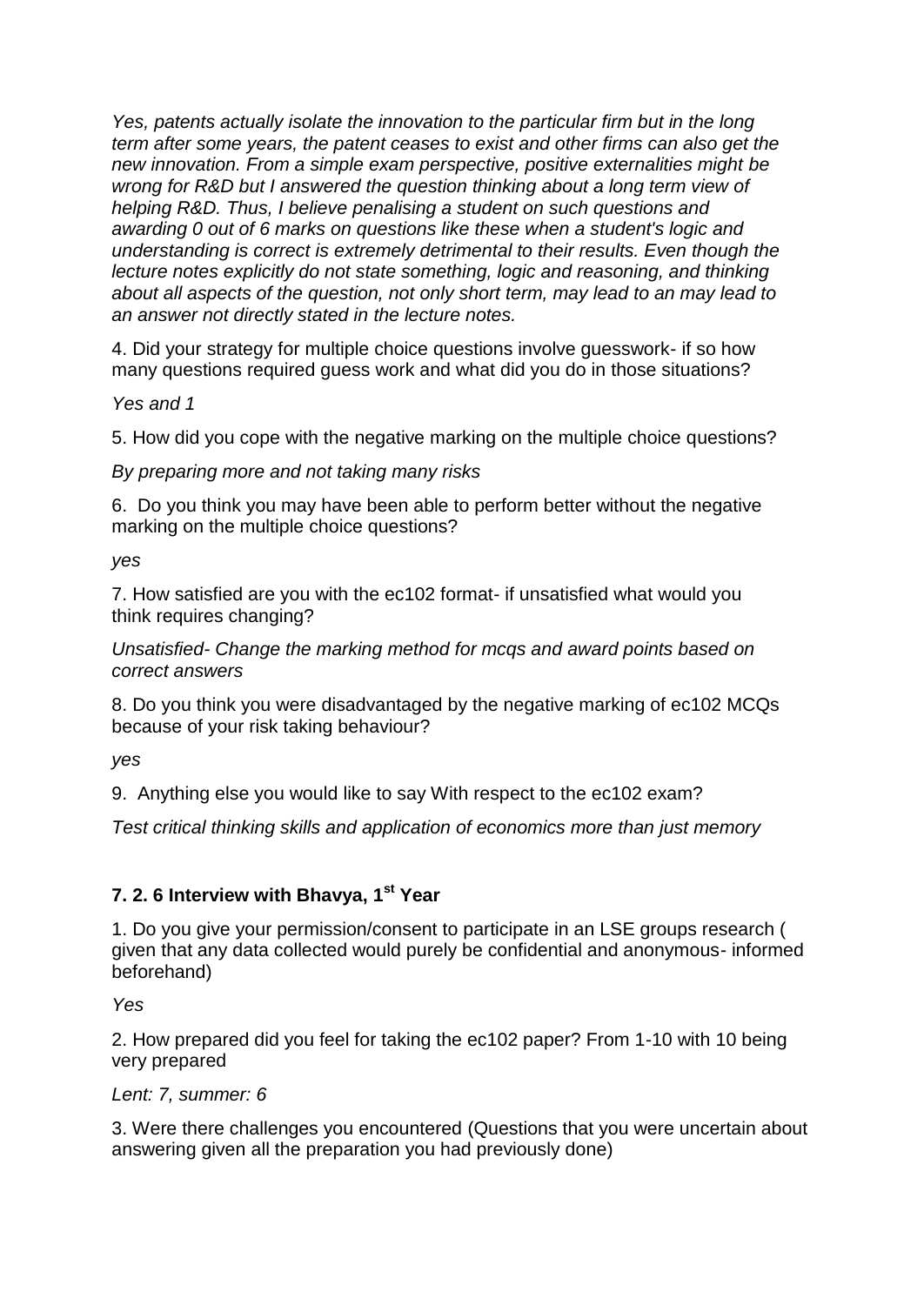*I found the multiple choice questions tricky since one mistake would lead to a loss of a large number of marks.*

4. Did your strategy for multiple choice questions involve guesswork- if so how many questions required guess work and what did you do in those situations?

*No, my strategy for the multiple choice questions did not involve guess work.*

5. How did you cope with the negative marking on the multiple choice questions?

*I only chose options I was sure about*

6. Do you think you may have been able to perform better without the negative marking on the multiple choice questions?

*Yes*

7. How satisfied are you with the ec102 format- if unsatisfied what would you think requires changing?

*I am not satisfied with the format for the multiple choice questions. I would prefer if one multiple choice question weighed lesser marks or if there were marks given for correct options chosen. I am fine with the format for the long answer questions.*

8. Do you think you were disadvantaged by the negative marking of ec102 MCQs because of your risk taking behaviour?

*Yes, definitely I felt very disadvantaged because it made me risk averse.*

9. Anything else you would like to say with respect to the EC102 exam?

*The exam covers a few topics while we cover a large number of topics in the lectures. I would prefer if the exams were more broad-based, giving students who were unable to study/understand one topic a chance to perform well on the exam.*

### **7.2.7 Interview with Shashank, 1st Year**

1. Do you give your permission/consent to participate in an LSE groups research ( given that any data collected would purely be confidential and anonymous- informed beforehand)

*Yes*

2. Do you think you were disadvantaged by the negative marking of ec102 MCQs because of your risk taking behaviour?

*No, I felt that I had prepared well for the exam so I answered all MCQs confidently.*

# **7.2.8 Interview with Timothy, 1st Year**

1.Do you give your permission/consent to participate in an LSE groups research ( given that any data collected would purely be confidential and anonymous- informed beforehand)

*Yes*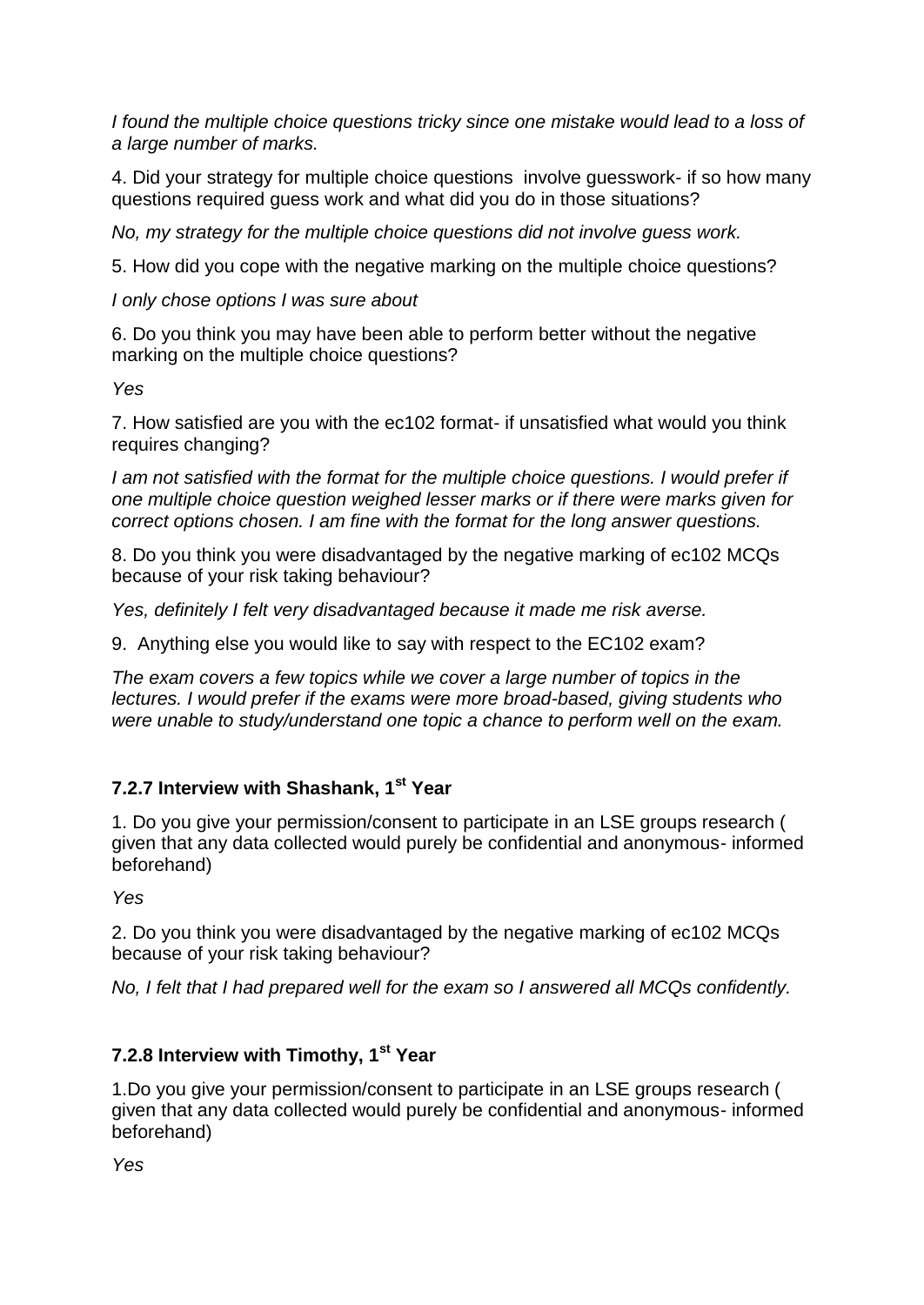2. Do you think you were disadvantaged by the negative marking of EC102 MCQs because of your risk taking behaviour?

*Yes in that case, I would definitely say that I was put at a disadvantage because of my risk taking behaviour*

## **7.2.9 Interview with Shalini, 1st year**

1.Do you give your permission/consent to participate in an LSE groups research ( given that any data collected would purely be confidential and anonymous- informed beforehand)

*Yes* 

2. Do you think you were disadvantaged by the negative marking of EC102 MCQs because of your risk taking behaviour?

*No, as I am not risk averse*

## **7.2.10 Interview with Odelia, 1st Year**

1.Do you give your permission/consent to participate in an LSE groups research ( given that any data collected would purely be confidential and anonymous- informed beforehand)

*Yeah*

2. Do you think you were disadvantaged by the negative marking of EC102 MCQs because of your risk taking behaviour?

*Ohh Yesss!*

## **7.2.11 Interview with Alya, 1st Year**

1.Do you give your permission/consent to participate in an LSE groups research ( given that any data collected would purely be confidential and anonymous- informed beforehand)

*Yes* 

2.Do you think you were disadvantaged by the negative marking of EC102 MCQs because of your risk taking behaviour?

*Yes*

### **7.2.12 Interview with Jun, 1st Year**

1.Do you give your permission/consent to participate in an LSE groups research ( given that any data collected would purely be confidential and anonymous- informed beforehand)

*Yes.*